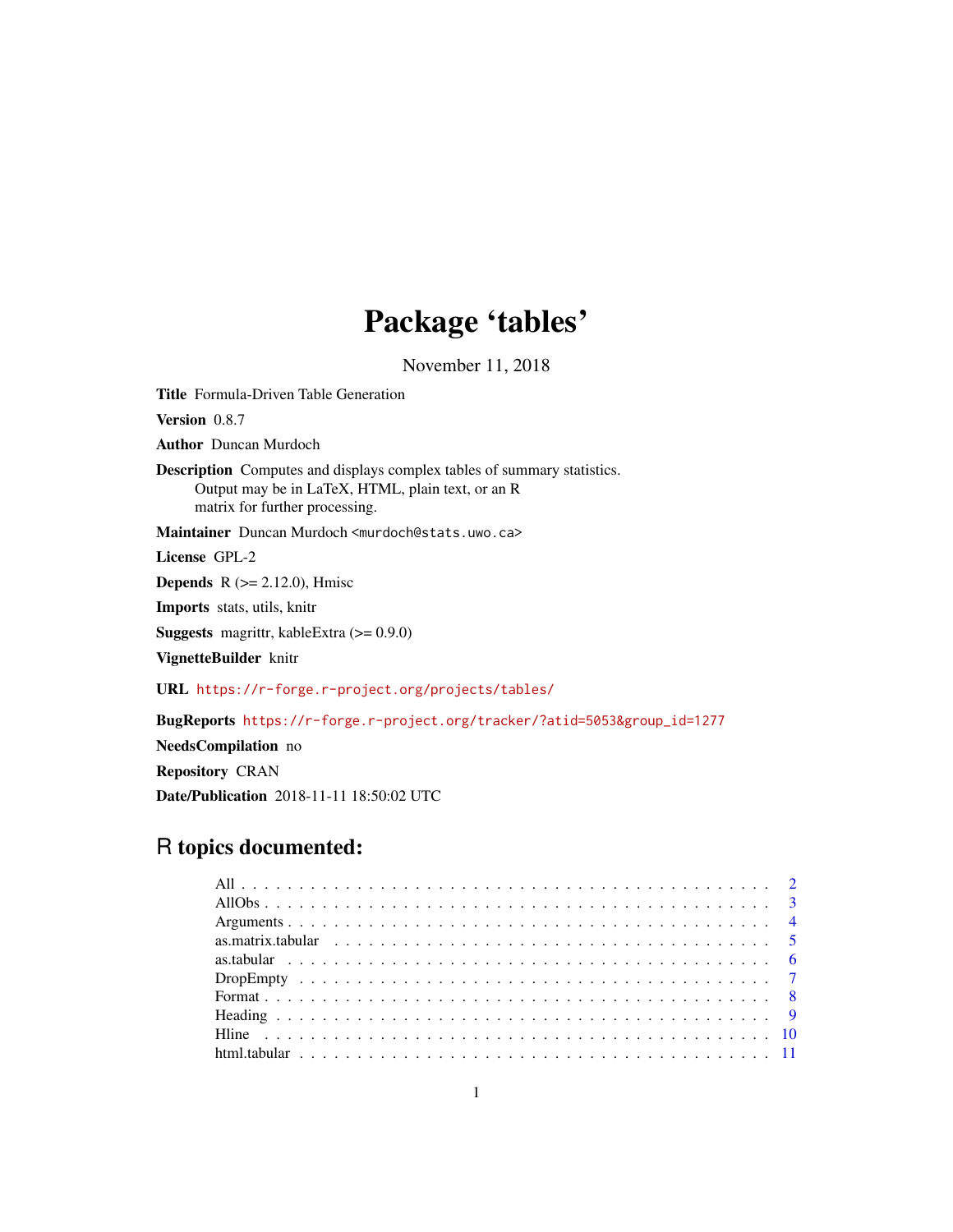<span id="page-1-0"></span>

#### **Index** [31](#page-30-0)

All *Include all columns of a dataframe.*

## Description

This constructs a formula object for all the columns of a dataframe.

## Usage

```
All(df, numeric=TRUE, character=FALSE, logical=FALSE, factor=FALSE,
        complex=FALSE, raw=FALSE, other=FALSE,
        texify=TRUE)
```
## Arguments

| df     | The dataframe in which to find the columns.                           |
|--------|-----------------------------------------------------------------------|
|        | numeric, character, logical, factor, complex, raw                     |
|        | Whether to include columns of specified types. See the Details below. |
| other  | Whether to include columns that match none of the previous types.     |
| texify | Whether to escape LaTeX special characters in column names.           |

## Details

This function constructs a formula from the columns of a dataframe. By default, only numeric columns are included. The arguments numeric, character, logical, factor, complex and raw control the inclusion of columns of the corresponding types. The argument other controls inclusion of any other columns.

If these arguments are TRUE, such columns will be included in the formula.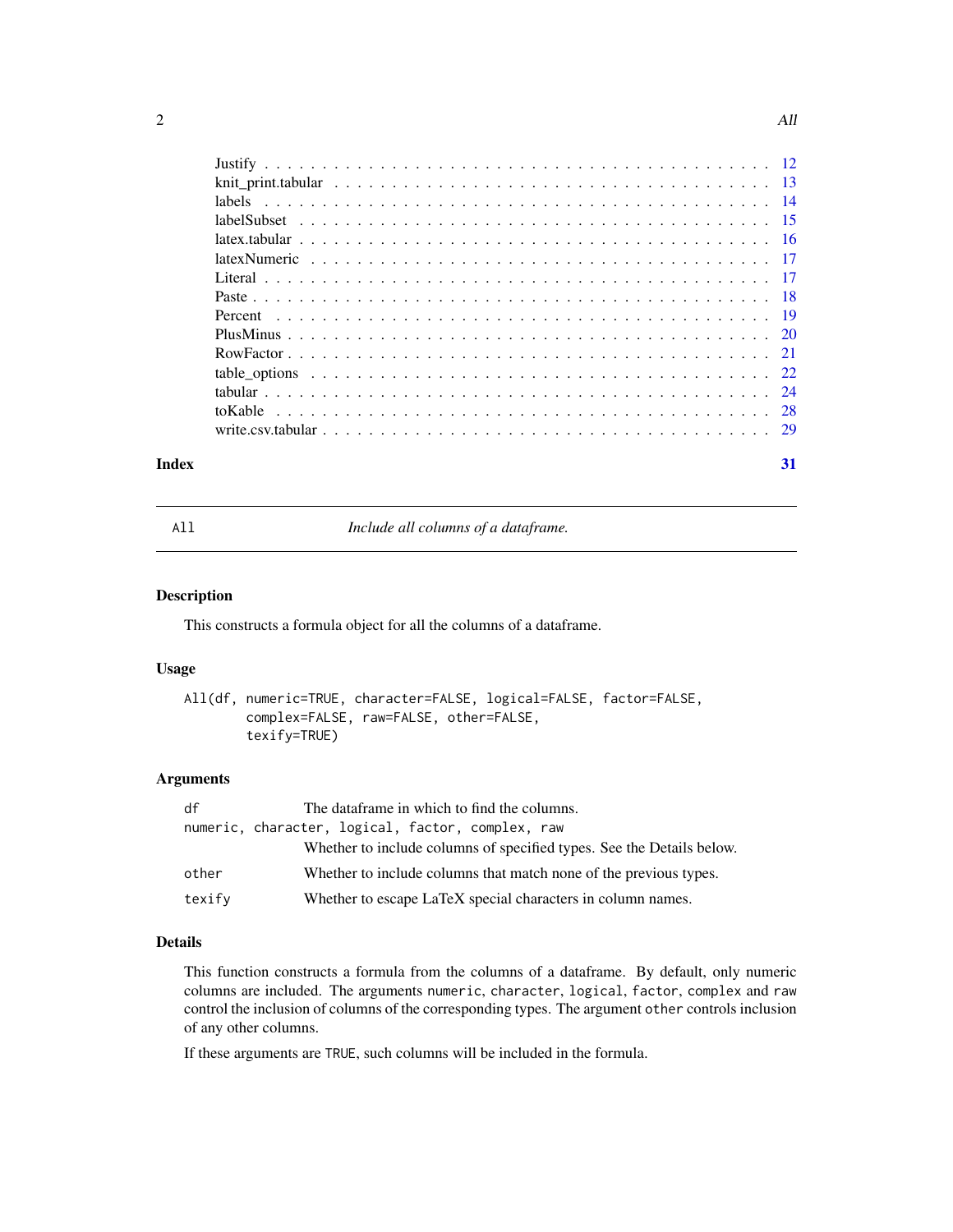#### <span id="page-2-0"></span>AllObs 3

If a function (or the name of a function given as a character string) is passed, such columns will be transformed by the function before inclusion. For example, All(df, factor=as.character) will convert all factor columns into their character representation for inclusion.

In other cases, the columns will be skipped.

#### Value

Language to insert into the table formula to achieve the desired table.

## Examples

```
# Show mean and sd of all numeric columns in the iris data
tabular( Species ~
      All(iris)*(mean + sd), data=iris )
```
AllObs *Display all observations in a table.*

#### **Description**

These functions generate the code for a [tabular](#page-23-1) table to include all observations in a dataset, possibly divided up according to other factors.

#### Usage

```
AllObs(data = NULL, show = FALSE, label = "Obsn.", within = NULL)
RowNum(within = NULL, perrow = 5, show = FALSE, label = "Row", data = NULL)
```
## Arguments

| data   | The full dataset, used only to find the number of observations.                                                                           |
|--------|-------------------------------------------------------------------------------------------------------------------------------------------|
| show   | Whether to show the observation number or row number in the table.                                                                        |
| label  | The label to use when show $=$ TRUE.                                                                                                      |
| within | A factor or list of factors by which to break up the observations.                                                                        |
| perrow | How many observations per row when RowNum is used in the row specification,<br>or per column when it is part of the column specification. |

#### Details

AllObs is used to display all of the observations in a dataset. It generates a (usually undisplayed) factor with a different level for each observation, sets a function to display the value, and calls [DropEmpty](#page-6-1) to suppress display of empty rows, columns or cells.

If the within argument is specified in AllObs, the factor levels are restarted within each grouping. (within is interpreted as the INDEX argument of [tapply](#page-0-0), with one exception described below.) This may be useful when displaying the observation number, and is definitely useful if AllObs is used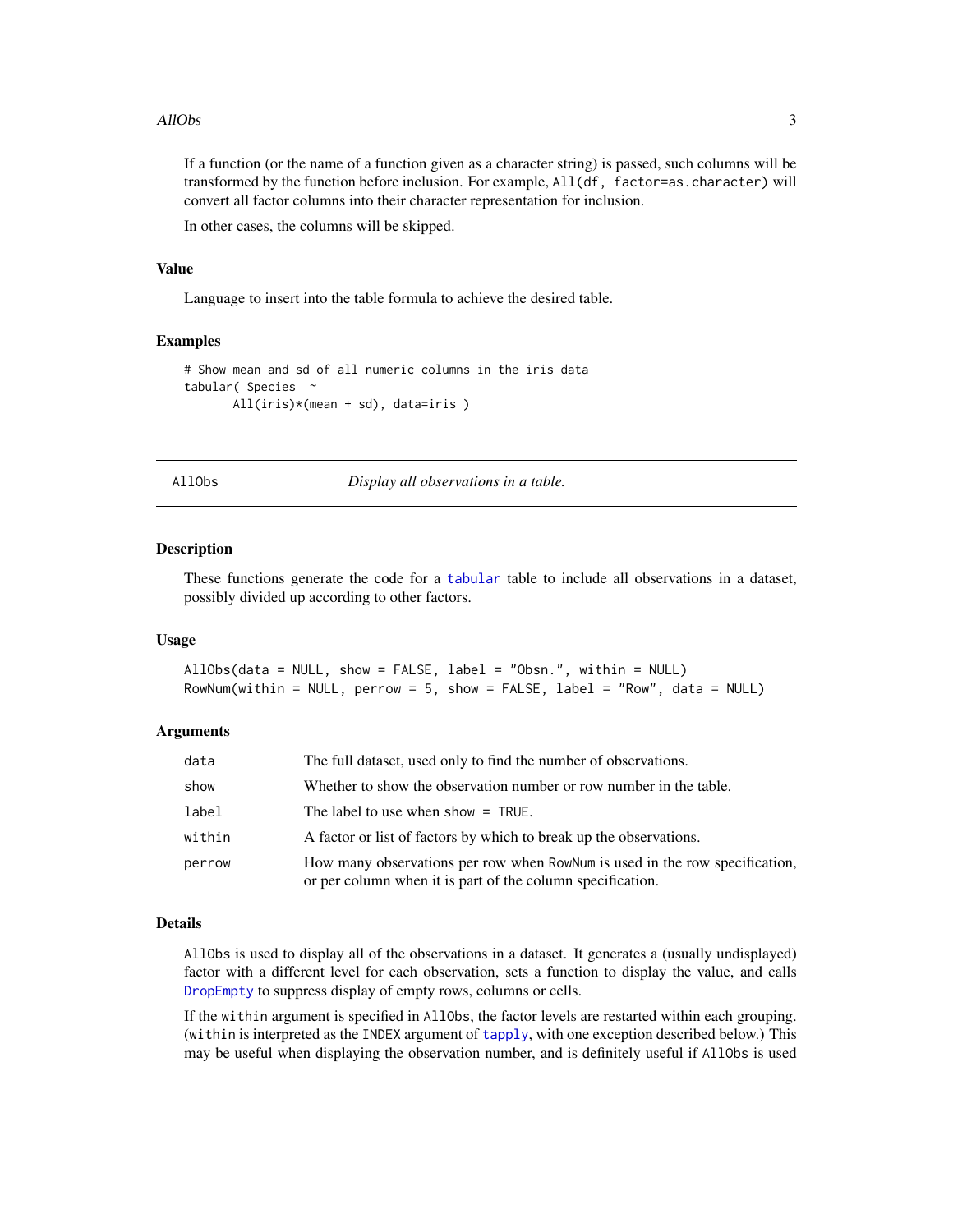<span id="page-3-0"></span>as a column specification in the table. It will also save some computation time if the table is very large, since fewer factor levels will be generated and later dropped.

RowNum is unlikely to be useful in a table by itself, but is helpful when displaying large datasets with AllObs. It allows a large number of observations to be broken into several rows and columns.

Because RowNum affects both rows and columns, its use is somewhat unusual. Normally it should be called before calling [tabular](#page-23-1), and its result saved in a variable. That variable (e.g. rownum) is used in the row specification for the table wrapped in [I\(](#page-0-0)), and in the column specification of the table in the within argument to AllObs. (This is the exception mentioned above.)

Despite its name, RowNum can be used as a column specifier, if you'd prefer column-major ordering of the values displayed in the table.

## Value

Both AllObs and RowNum return language objects to be used on [tabular](#page-23-1) formulas.

## See Also

[tabular](#page-23-1), [DropEmpty](#page-6-1)

#### Examples

```
tabular(Factor(cyl)*Factor(gear)*AllObs(mtcars) ~
              rownames(mtcars) + mpg, data=mtcars)
rownum <- with(mtcars, RowNum(list(cyl, gear)))
tabular(Factor(cyl)*Factor(gear)*I(rownum) ~
       mpg * AllObs(mtcars, within = list(cyl, gear, rownum)),data=mtcars)
```
<span id="page-3-1"></span>

Arguments Arguments *pseudo-function*

#### Description

The Arguments pseudo-function enables the use of analysis functions that take multiple arguments.

#### Usage

Arguments(...)

#### Arguments

... Arguments to pass to the analysis function.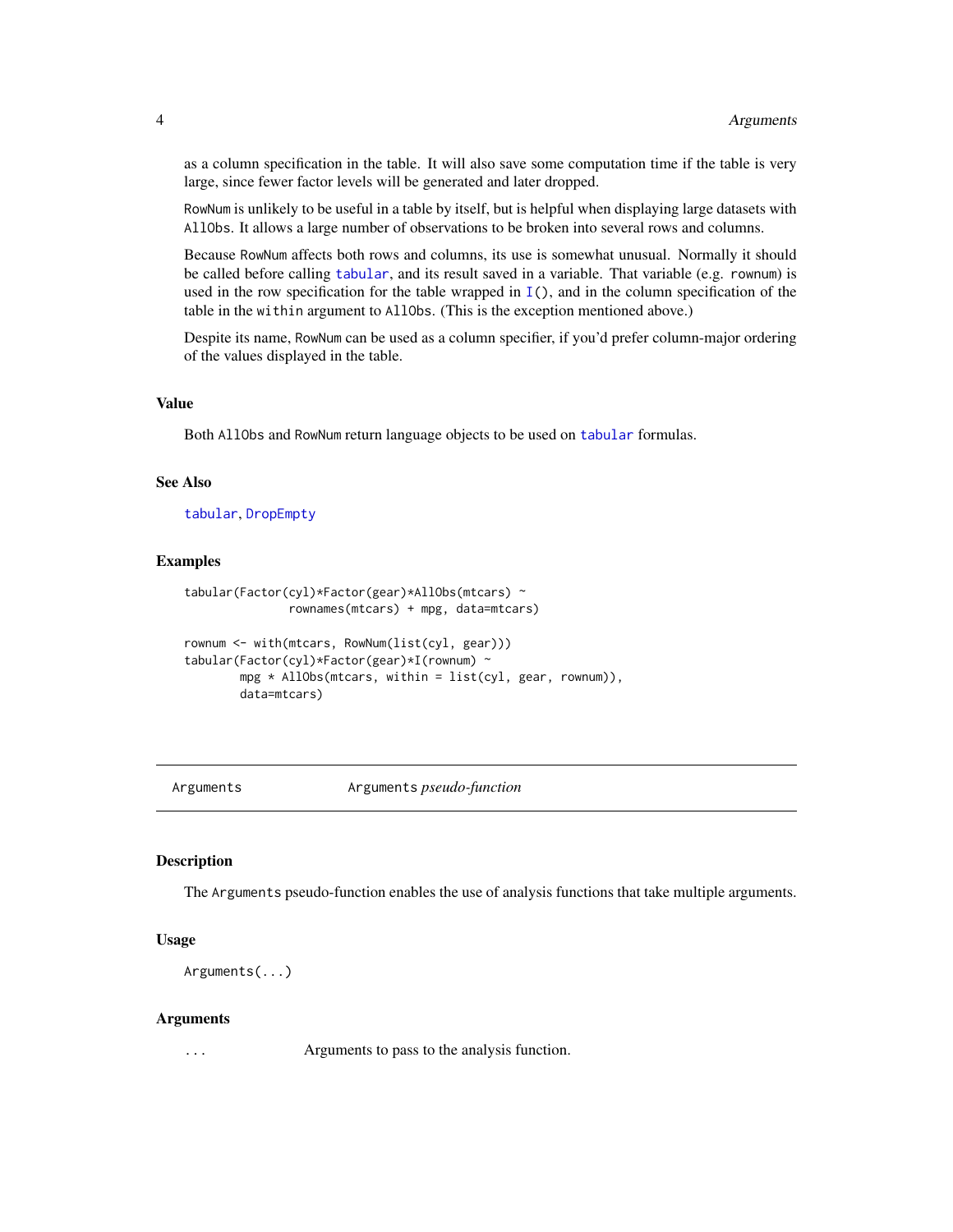## <span id="page-4-0"></span>Details

The arguments to Arguments are evaluated in full, then those which are length n are subsetted for each cell in the table.

If no analysis variable has been specified, but Arguments() has been, then the analysis function will be called with arguments matching those given in .... If an analysis variable was specified, it will be inserted as an unnamed first argument to the analysis function.

The Arguments() entry will not create a heading.

Only one Arguments() specification may be active in any term in the tabular formula.

## Pseudo-functions

This is a "pseudo-function": it takes the form of a function call, but is never actually called: it is handled specially by [tabular](#page-23-1).

## See Also

[Percent](#page-18-1) for a different way to specify a multiple argument analysis function.

#### Examples

```
# This is the example from the weighted.mean help page
wt <- c(5, 5, 4, 1)/15x \leftarrow c(3.7, 3.3, 3.5, 2.8)gp \leftarrow c(1,1,2,2)tabular((Factor(gp) + 1)~ weighted.mean*x*Arguments(w = wt) )
```
as.matrix.tabular *Convert tabular object to matrix*

## Description

Convert a tabular object to a matrix of the strings that would print, or a matrix of values.

#### Usage

```
## S3 method for class 'tabular'
as.matrix(x, format = TRUE,rowLabels = TRUE, colLabels = TRUE, justification = "n", ...)
```
## Arguments

| <b>X</b>                                                              | A "tabular" object.                                                      |  |
|-----------------------------------------------------------------------|--------------------------------------------------------------------------|--|
| format                                                                | How to format; see Details below.                                        |  |
| rowLabels, colLabels                                                  |                                                                          |  |
|                                                                       | Whether to include the row or column labels; only used if format = TRUE. |  |
| How to justify values; only used if format $=$ TRUE.<br>justification |                                                                          |  |
| $\cdots$                                                              | Other parameters to pass to format. tabular.                             |  |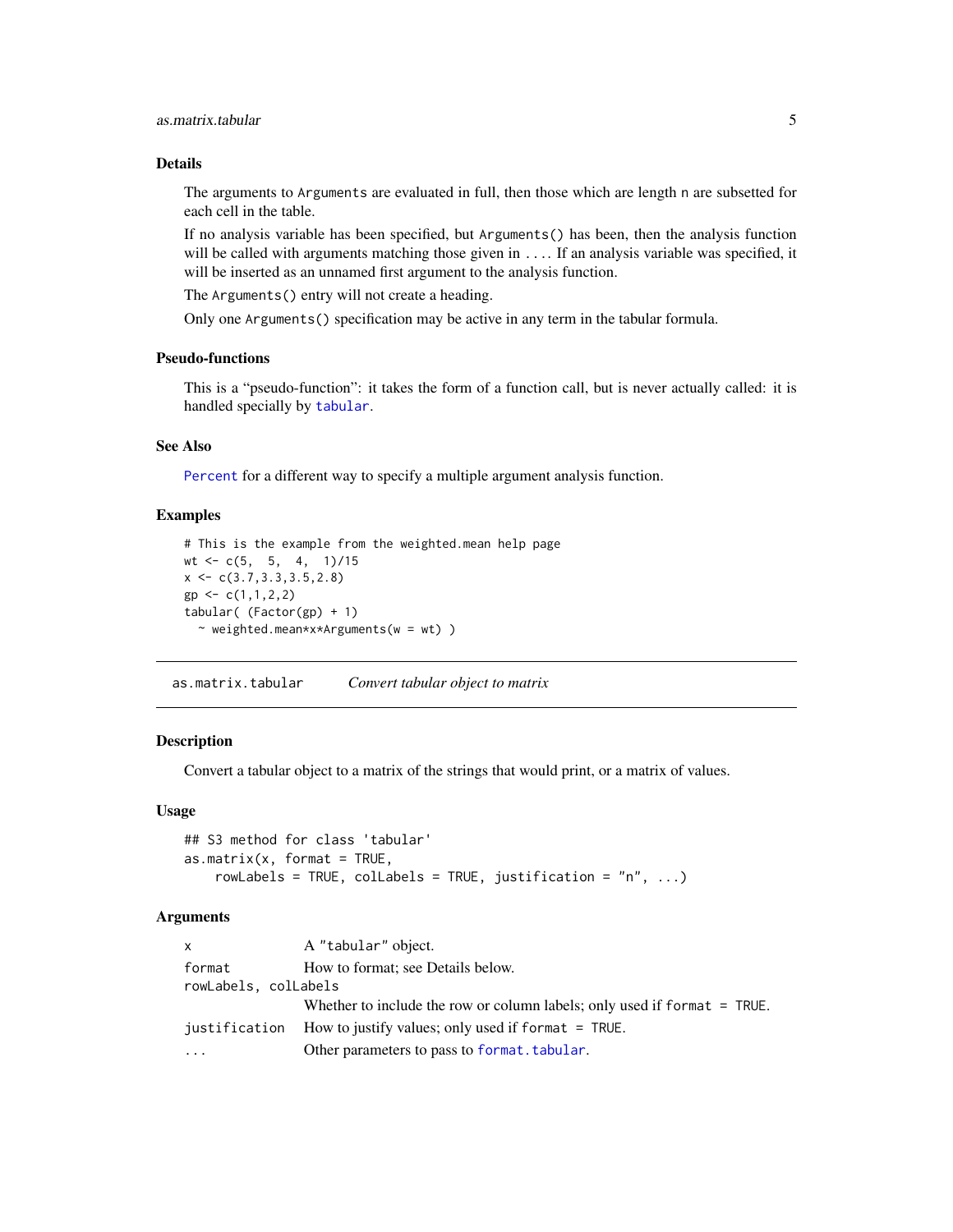## <span id="page-5-0"></span>Details

If format=TRUE, then a matrix of formatted strings is produced. If not, then the format argument is assumed to be a function (or name of a function passed as a character vector) to convert the list-mode matrix to another mode, e.g. as.numeric.

#### Value

A matrix.

## Examples

```
table <-
    tabular( (Species + 1) ~ (n=1) + Format(digits=2)*(Sepal.Length + Sepal.Width)*(mean + sd), data=iris )
print(table)
as.matrix(table)
as.matrix(table, format=as.numeric)
```
as.tabular *Convert matrix or dataframe to tabular object.*

## Description

These functions construct or copy labels onto an existing matrix or dataframe.

## Usage

```
as.tabular(x, like = NULL)
## Default S3 method:
as.tabular(x, like = NULL)
## S3 method for class 'data.frame'
as.tabular(x, like = NULL)
```
## Arguments

|      | The object to convert.                                                                                                           |
|------|----------------------------------------------------------------------------------------------------------------------------------|
| like | If not NULL, should be a tabular object with the same number of rows and<br>columns as x. Its labels will be used on the result. |

## Value

A tabular object.

## See Also

as.matrix.tabular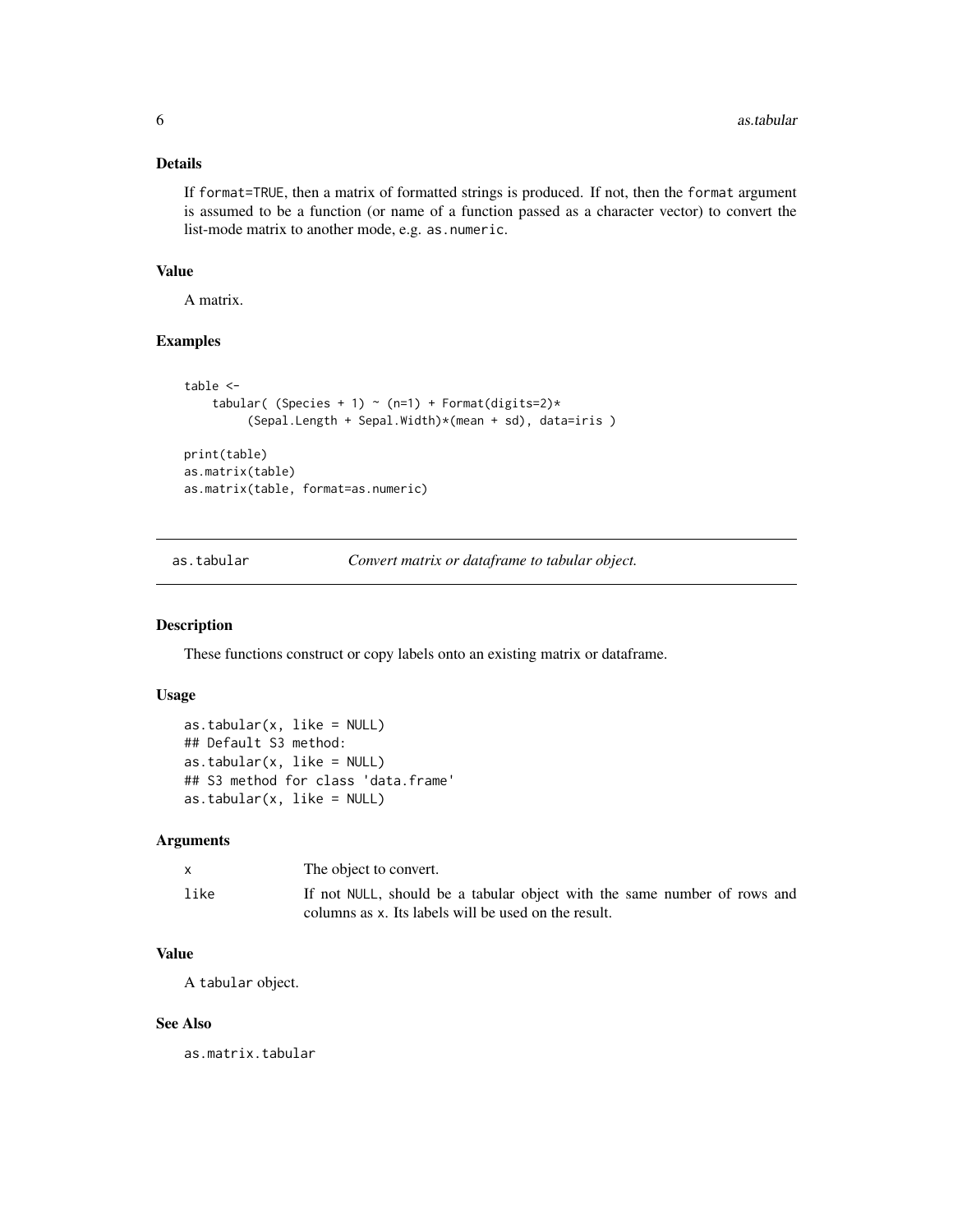## <span id="page-6-0"></span>DropEmpty 7

## Examples

```
model \le tabular( (Species + 1) \sim (n=1) + Sepal.Length + Sepal.Width, data=iris )
model
as.tabular(matrix(1:12, 4,3), like=model)
```
<span id="page-6-1"></span>

#### DropEmpty DropEmpty *pseudo-function*

## Description

Pseudo-function to indicate that rows or columns containing no observations should be dropped.

#### Usage

DropEmpty(empty = "", which =  $c("row", "col", "cell"))$ 

## Arguments

| empty | String to use in empty cells.                                      |
|-------|--------------------------------------------------------------------|
| which | A vector indicating what should be dropped. See the Details below. |

#### Details

If the which argument contains "row", then any row in the table in which all cells are empty will be dropped. Similarly, if it contains "col", empty columns will be dropped. If it contains "cell", then cells in rows and columns that are not dropped will be set to the empty string.

## Pseudo-functions

This is a "pseudo-function": it takes the form of a function call, but is never actually called: it is handled specially by [tabular](#page-23-1).

#### Examples

```
df \le data.frame(row = factor(1:10), value = rnorm(10))
subset <- df[sample(10, 5),, drop = FALSE]
# Some rows did not get selected, so this looks ugly
tabular(row ~ value*mean, data = subset)# This only shows rows with data in them
tabular(row*DropEmpty() \sim value*mean, data = subset)
# This shows empty cells as "(empty)"
tabular(row*DropEmpty("(empty)", "cell") ~ value*mean, data = subset)
```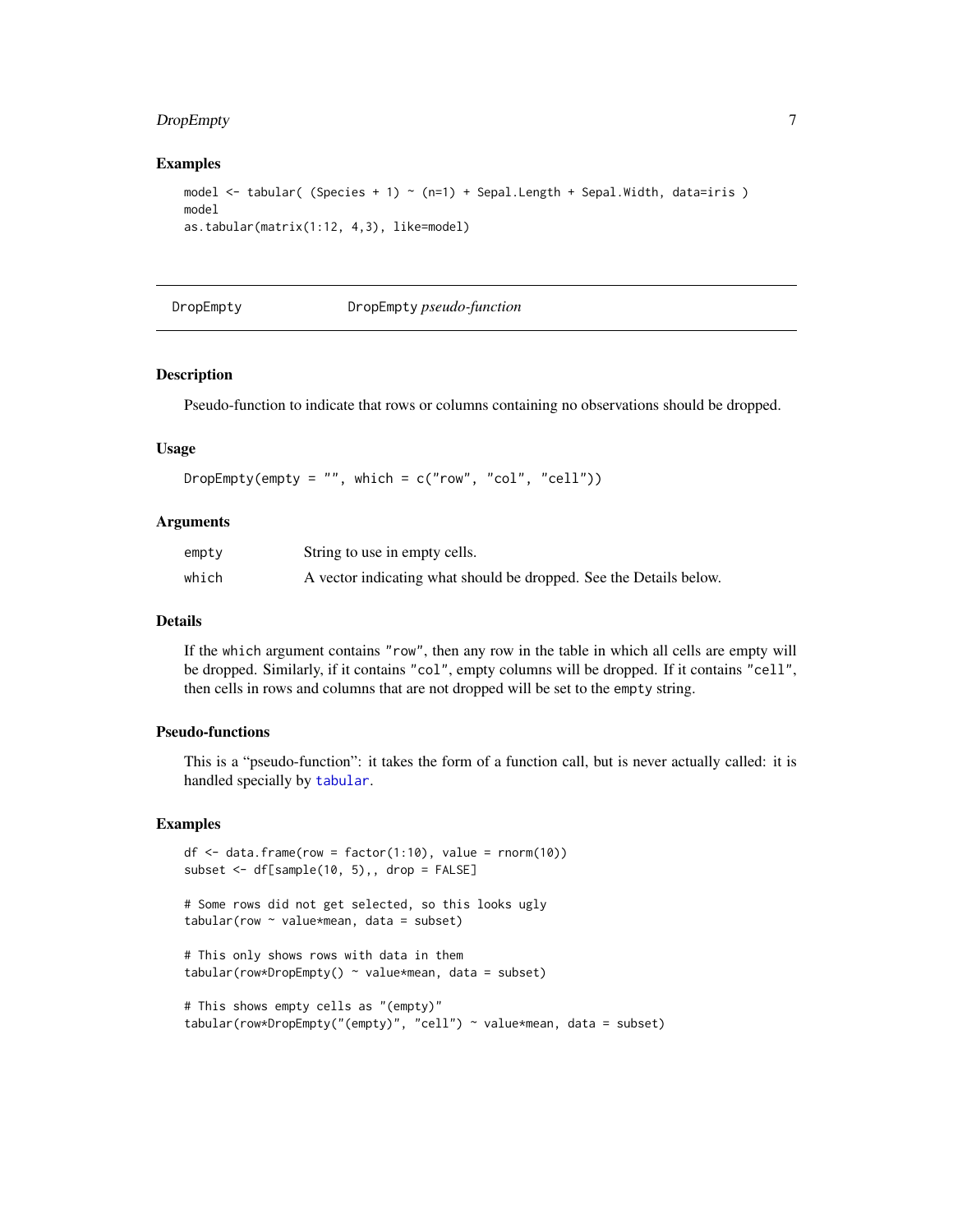<span id="page-7-0"></span>

## **Description**

Format controls the formatting of the cells it applies to. . Format is mainly for internal use.

## Usage

Format(...) .Format(n)

### Arguments

| . | Arguments to pass to a formatting function, or a call to a formatting function. |
|---|---------------------------------------------------------------------------------|
|   | A format number.                                                                |

## Details

The Format pseudo-function changes the formatting of table cells, and it specifies that all values it applies to will be formatted together.

In the first form, the "call" to Format looks like a call to format, but without specifying the argument x. When tabular() formats the output it will construct x from the entries in the table governed by the Format() specification, and pass it to the standard [format](#page-0-0) function along with the other arguments.

In the second form, the "call" to Format contains a call to a function to do the formatting. Again, an argument x will be added to the call, containing the values to be formatted.

In the first form, or if the explicit function is named format, any cells in the table with character values will not be formatted. This is done so that a column can have mixed numeric and character values, and the numerics are not converted to character before formatting.

The pseudo-function .Format is mainly intended for internal use. It takes a single integer argument, saying that data governed by this call uses the same formatting as the format specification indicated by the integer. In this way entries can be commonly formatted even when they are not contiguous. The integers are assigned sequentially as the format specification is parsed; users will likely need trial and error to find the right value in a complicated table with multiple formats.

## Pseudo-functions

This is a "pseudo-function": it takes the form of a function call, but is never actually called: it is handled specially by [tabular](#page-23-1).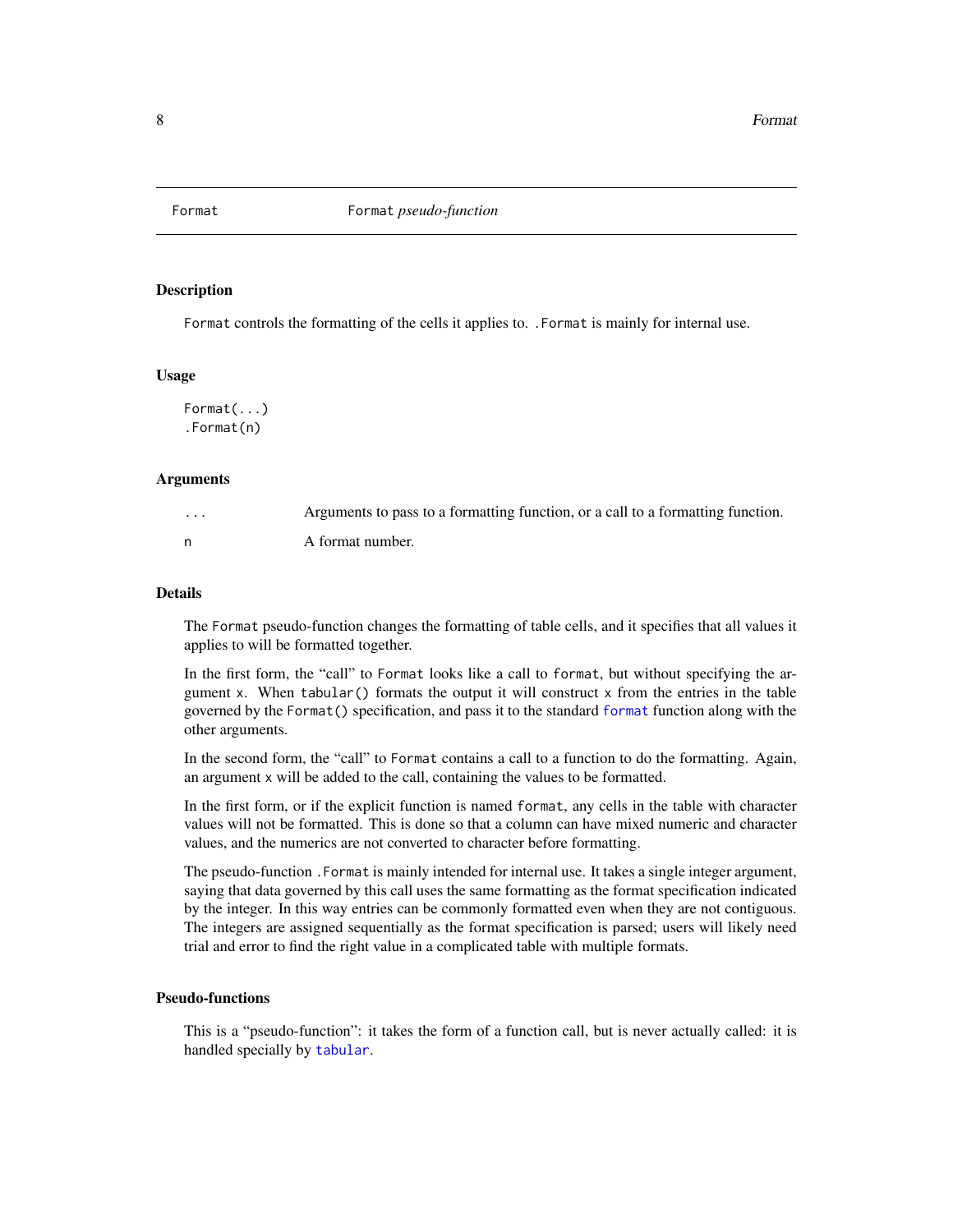#### <span id="page-8-0"></span>Heading 9

## Examples

```
# Using the first form
tabular( (Sepal.Length+Sepal.Width) ~
         Format(digits=2)*(mean + sd), data=iris )
# The same table, using the second form
tabular( (Sepal.Length+Sepal.Width) ~
         Format(format(digits=2))*(mean + sd), data=iris )
```
<span id="page-8-1"></span>

#### Heading Heading *pseudo-function*

## **Description**

The Heading pseudo-function normally overrides the automatic heading on the following items in a table. Setting override=FALSE is used in automatically generated expressions.

## Usage

```
Heading(name = NULL, override = TRUE, character.only = FALSE, nearData = TRUE)
```
## Arguments

| name     | A legal R variable name, or a character constant.                                                                  |
|----------|--------------------------------------------------------------------------------------------------------------------|
| override | Whether this heading should override one that is already present.                                                  |
|          | character only If TRUE, the name argument will be interpreted as an expression evaluating to a<br>character value. |
| nearData | See Details below.                                                                                                 |

#### Details

This replaces the automatic heading or row label on the following item with the name or string as specified. If no argument is given, the heading or label is suppressed.

An alternative form of Heading(name) is (name=...), where ... is an expression to be displayed in the table.

If override = FALSE, the label is only supplied if there is no other label. This is used in the code for [Factor](#page-20-1).

The nearData argument is rarely used. It affects the situation where "+" is used to join tables with different numbers of labels. If nearData = TRUE (the default), the shorter list of labels are pushed close to the data, i.e. to the right side for row labels, the bottom for column labels. If FALSE, they are pushed to the opposite side.

## Pseudo-functions

This is a "pseudo-function": it takes the form of a function call, but is never actually called: it is handled specially by [tabular](#page-23-1).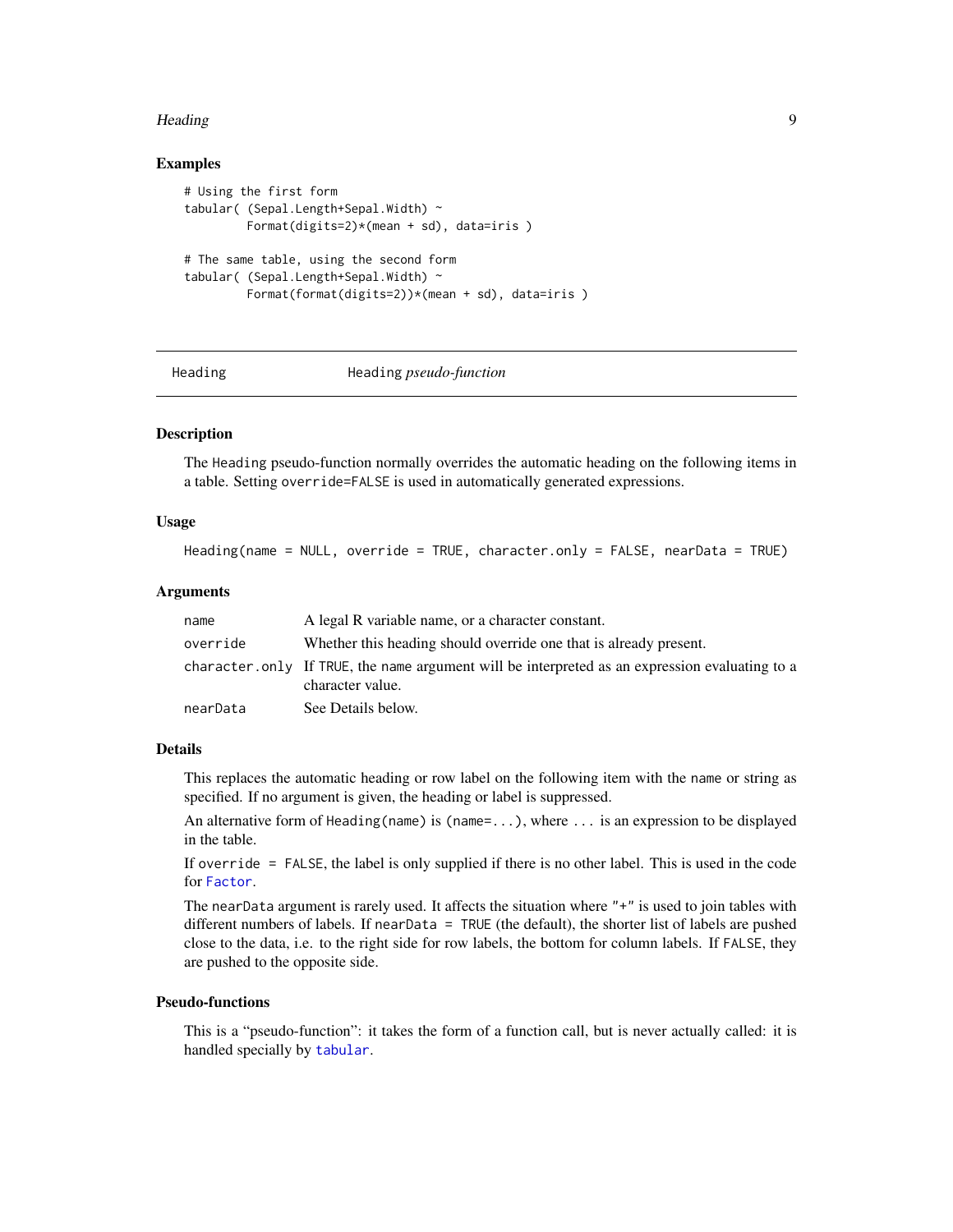## Examples

```
tabular( (Sepal.Length+Sepal.Width) ~
         (Heading(Mean)*mean + (S.D.=sd)), data=iris )
heading <- "Variable Heading"
tabular( (Sepal.Length+Sepal.Width) ~
         (Heading(heading, character.only = TRUE)*mean + (S.D.=sd)),
        data=iris )
```
<span id="page-9-1"></span>

Hline *Add a horizontal line to a LaTeX table.*

## Description

This function inserts a LaTeX directive to draw a full or partial line in a table.

## Usage

Hline(columns, nearData = FALSE)

## Arguments

| columns  | Which columns should receive the line? |
|----------|----------------------------------------|
| nearData | See the Details section of Heading.    |

## Details

Hline() is not very flexible: it must be the leftmost header in a row specification for the table, i.e. mean  $*$  Hline() is not allowed. Anything to the right of the Hline() factor will be ignored.

## Value

Produces an expression to insert a label which will be interpreted by LaTeX as a request for a horizontal line.

## Examples

```
latex( tabular( Species + Hline() + 1 ~ mean*Sepal.Width, data=iris) )
```
<span id="page-9-0"></span>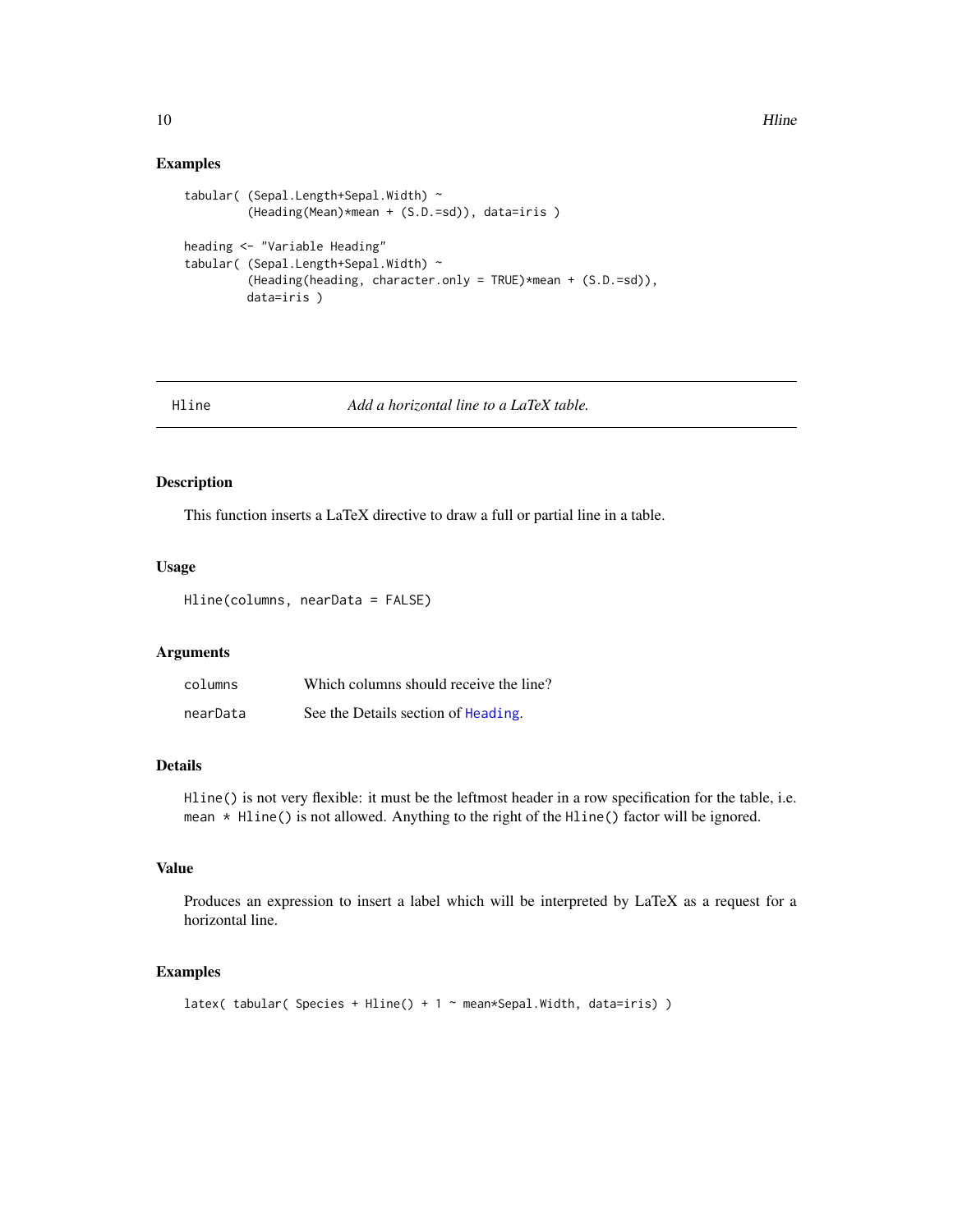<span id="page-10-1"></span><span id="page-10-0"></span>

#### Description

This is similar to [print.tabular](#page-23-2), but it inserts the code to display the table in an HTML table.

#### Usage

```
## S3 method for class 'tabular'
html(object, file = "", options = NULL,
                       id = NULL, append = FALSE, ...)
writeCSS(CSS = htmloptions()$CSS, id = NULL)
```
## Arguments

| object     | The tabular object.                                                                                 |
|------------|-----------------------------------------------------------------------------------------------------|
| file       | A filename or connection to which to write the HTML code, or "" to write to<br>the standard output. |
| options    | A list of options to set for the duration of the call.                                              |
| id         | A unique identifier to set for this table and the associated CSS style, or NULL, for<br>no id.      |
| append     | If TRUE, opens file for appending (if it is a filename rather than a connection).                   |
| $\cdots$   | Settings for default formatting. See Details below.                                                 |
| <b>CSS</b> | A character vector to use as CSS.                                                                   |

## Details

The html() method produces HTML output suitable for inclusion in an HTML page.

In HTML, it is mainly the CSS style sheet that determines the look of the table. When formatting a table, html.tabular sets the CSS class according to the table's Justify setting; justifications of c("l", "c", "r") are translated to classes c("left", "center", "right") respectively; other strings will be passed through and used directly as class names. If the id value is not NULL, then it will be used as the CSS id selector when searching for a style. See [table\\_options](#page-21-1) for a number of options that control formatting, including the default style sheet.

## Value

The html() method writes the HTML code to file and returns a list containing that name, with class "html".

## See Also

[print.tabular](#page-23-2), [latex.tabular](#page-15-1), [html](#page-0-0), [htmloptions](#page-21-2)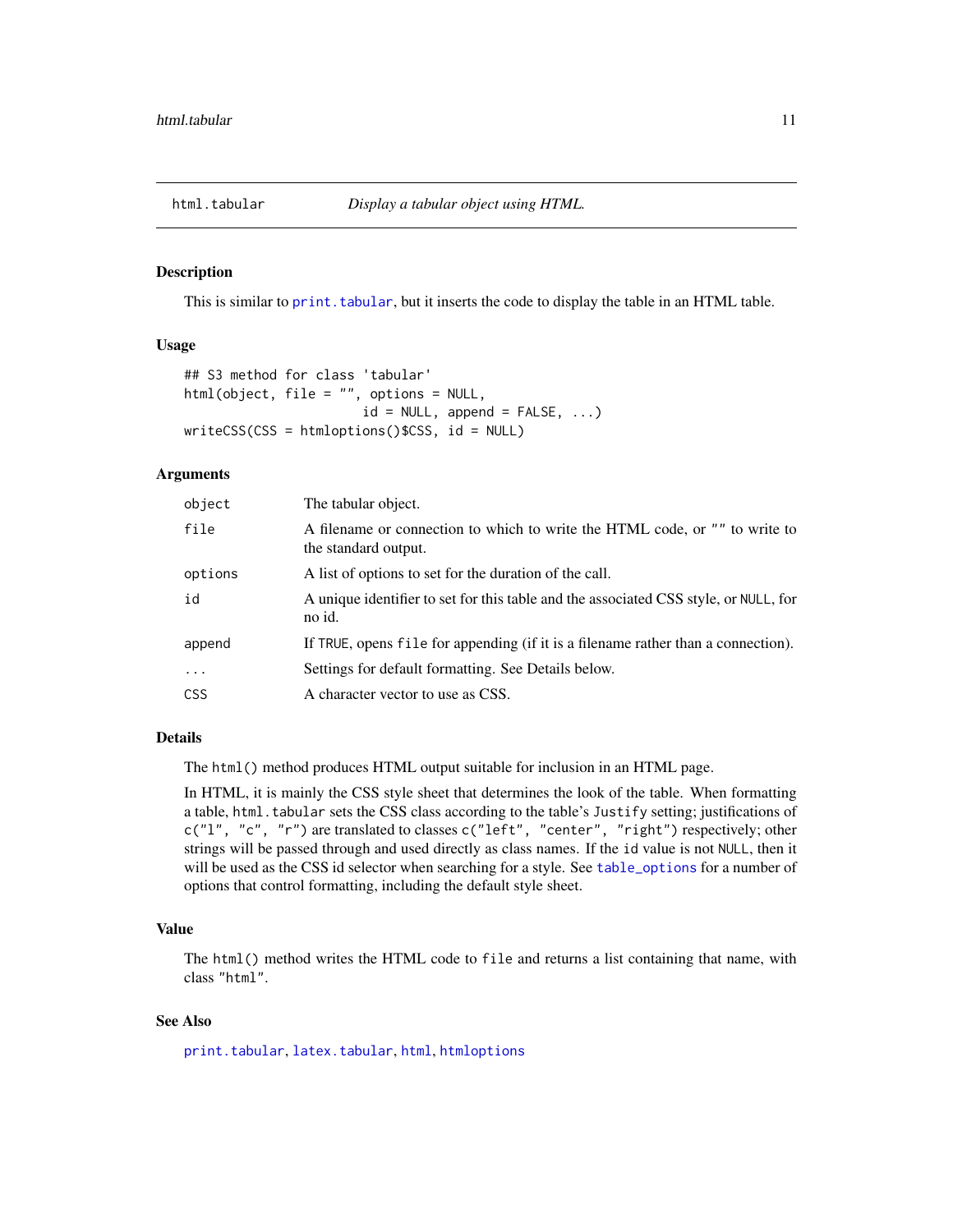## Examples

```
X <- rnorm(125, sd=100)
Group <- factor(sample(letters[1:5], 125, rep=TRUE))
tab <- tabular( Group ~ (N=1)+Format(digits=2)*X*((Mean=mean) + Heading("Std Dev")*sd))
save <- table_options()
table_options(rowlabeljustification="c")
f <- tempfile(fileext=".html")
con <- file(f, "wt")
html(tab, con, options=htmloptions(head=TRUE, table=FALSE))
writeLines("<p>This table has pad = FALSE. The centered numbers look
sloppy.<br>", con)
html(tab, con, options=htmloptions(head=FALSE, table=TRUE, pad=FALSE))
writeLines("<p>This table has pad = FALSE and justification=\"r\".
The justification makes the columns of numbers look all right (except
for the hyphens used as minus signs), but they are placed poorly
relative to the labels. < br>", con)
html(tab, con, options=htmloptions(head=FALSE, table=TRUE, pad=FALSE, justification="r"))
writeLines("<p>This one has pad = TRUE. It looks best, but if you cut
and paste, the spacing characters may cause problems. < br>", con)
html(tab, con, options=htmloptions(head=FALSE, table=TRUE, pad=TRUE))
table_options(save)
close(con)
browseURL(f)
```
Justify Justify *pseudo-function*

#### Description

The Justify pseudo-function sets the justification of the following items in the table.

#### Usage

Justify(labels, data=labels)

<span id="page-11-0"></span>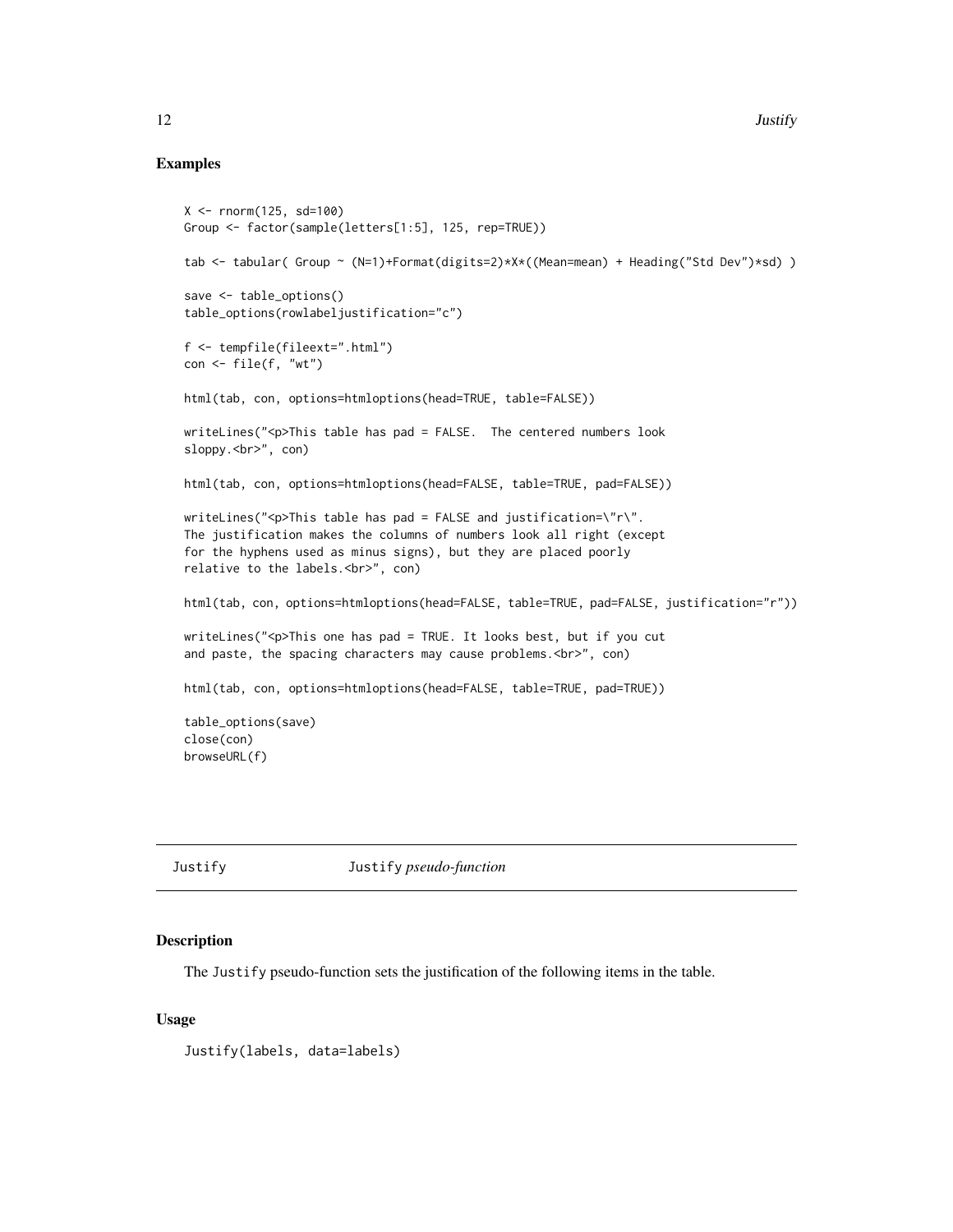## <span id="page-12-0"></span>knit\_print.tabular 13

#### **Arguments**

| labels | Justification to use for labels |
|--------|---------------------------------|
| data   | Justification to use for data.  |

## Details

The justification can be an R name if that is syntactically valid, or a quoted string.

#### Pseudo-functions

This is a "pseudo-function": it takes the form of a function call, but is never actually called: it is handled specially by [tabular](#page-23-1).

## Examples

```
tabular( Justify(c,l)*Heading(Var)*(Sepal.Length+Sepal.Width) ~
         Justify(c)*(mean + sd), data=iris )
```
knit\_print.tabular *Custom printing of* tabular *objects.*

#### Description

Automatically print tabular objects with formatting when in a knitr document.

## Usage

```
## S3 method for class 'tabular'
knit_print(x, format = getKnitrFormat(), ...)
```
## Arguments

| $\mathsf{x}$ | A tabular object.                                      |
|--------------|--------------------------------------------------------|
| format       | Which output format? "latex" and "html" are supported. |
| .            | Other parameters, currently ignored.                   |

#### Details

This function is not normally called by a user. It is designed to be called by **knitr** while processing a '.Rmd' or '.Rnw' document.

If table\_options()\$knit\_print is TRUE and the output format is supported, this method will prepare output suitable for formatted printing in a knitr document using [asis\\_output](#page-0-0). Otherwise, the usual unformatted print display will be done by [normal\\_print](#page-0-0).

## Value

An object marked for printing in a knitr document.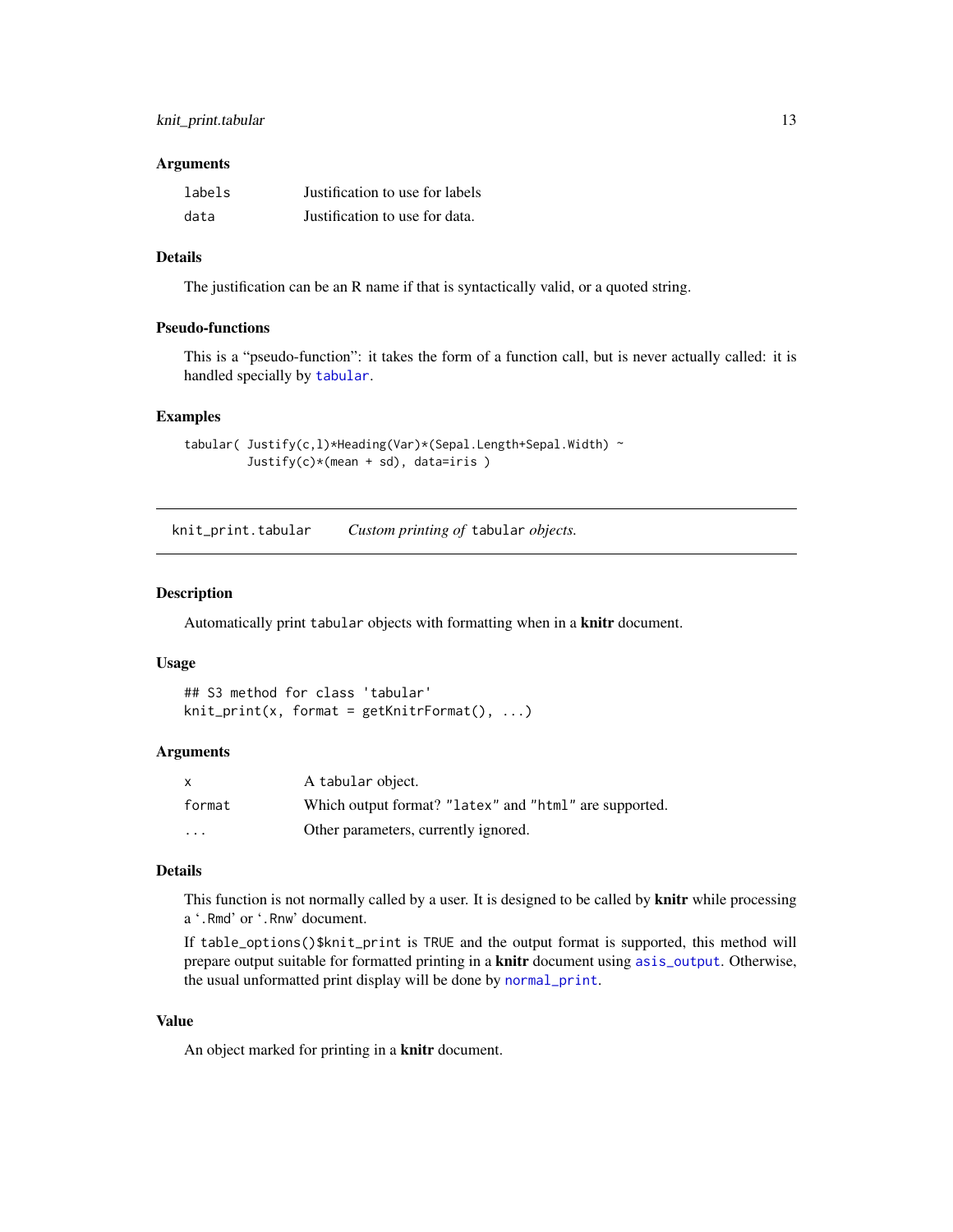## Examples

```
tab <- tabular( (Species + 1) ~ (n=1) + Format(digits=2)*
         (Sepal.Length + Sepal.Width)*(mean + sd), data=iris )
knitr::knit_print(tab)
```
#### labels *Retrieve or modify the row or column labels.*

## Description

These functions allow the row or column labels of a tabular object to be retrieved or modified.

## Usage

```
rowLabels(x)
rowLabels(x) <- value
colLabels(x)
colLabels(x) <- value
## S3 method for class 'tabularRowLabels'
x[i, j, \ldots, drop = FALSE]## S3 method for class 'tabularColLabels'
x[i, j, ..., drop = FALSE]
```
#### Arguments

|                       | A "tabular", "tabularRowLabels" or "tabularColLabels" object. |
|-----------------------|---------------------------------------------------------------|
| value                 | A replacement                                                 |
| $i, j, \ldots, dr$ op |                                                               |
|                       | Arguments used for subsetting the labels. See Details below.  |

#### Details

Subsetting the row labels does not allow the number of rows to be changed; likewise, subsetting the column labels does not allow the number of columns to be changed. To change both, subset the original "tabular" object.

## Value

rowLabels and the corresponding subsetting method return an object of class "tabularRowLabels". colLabels and the corresponding subsetting method return an object of class "tabularColLabels". The assignment functions return "tabular" objects.

## See Also

[\[.tabular](#page-23-2)

<span id="page-13-0"></span>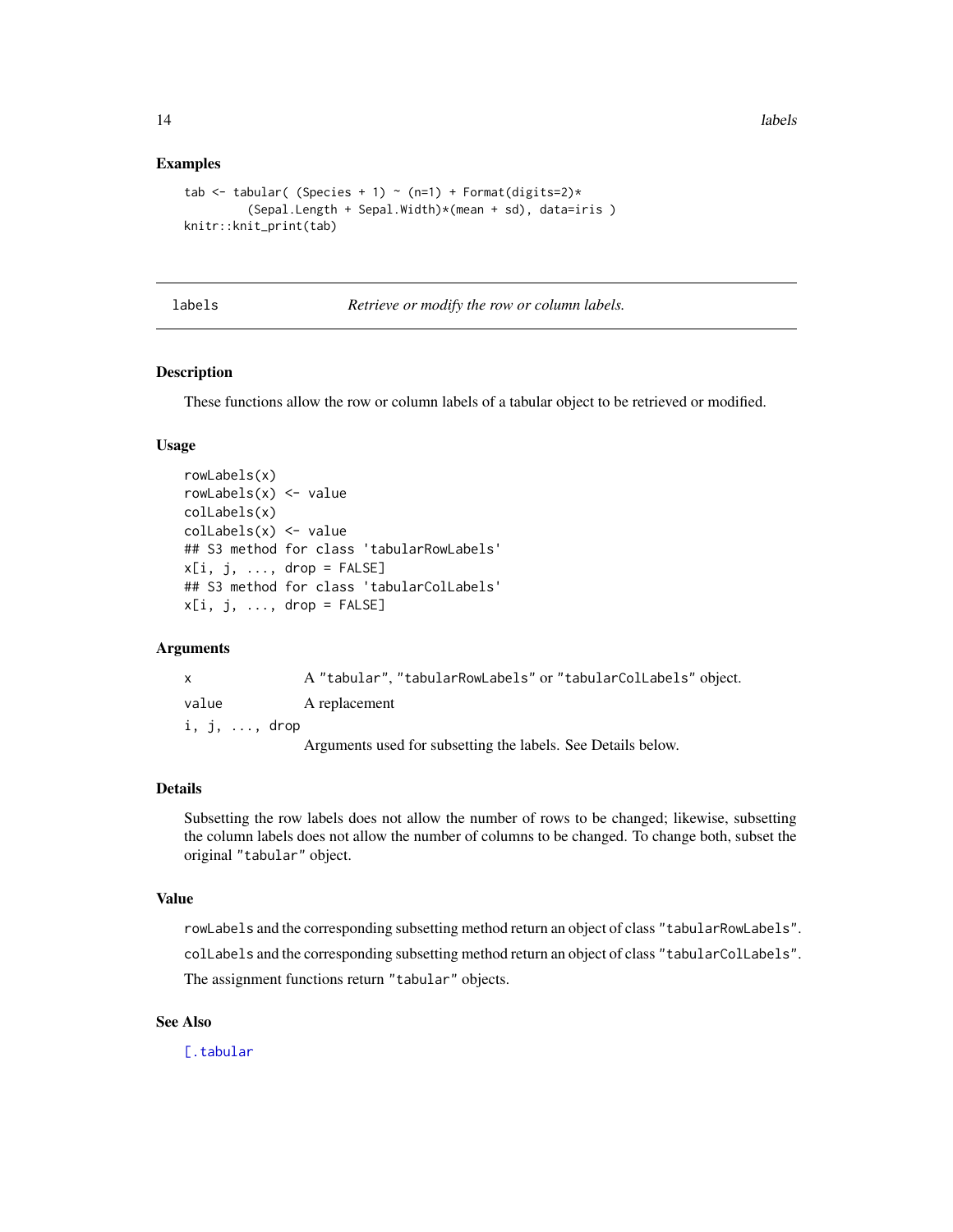#### <span id="page-14-0"></span>labelSubset 15

## Examples

```
tab <- tabular( (Species + 1) ~ (n=1) + Format(digits=2)*
         (Sepal.Length + Sepal.Width)*(mean + sd), data=iris )
colLabels(tab)
colLabels(tab) <- colLabels(tab)[1,]
tab
```
labelSubset *Add a label to a logical vector.*

## Description

This function is mainly for internal use. It adds a label to a logical vector, so that the [Percent](#page-18-1) pseudo-function can ignore it when forming a denominator.

## Usage

labelSubset(subset, label)

## Arguments

| subset | A logical vector describing a subset of the dataset.                                              |
|--------|---------------------------------------------------------------------------------------------------|
| label  | A character label to use to describe this subset in a call to Equal or Unequal<br>within Percent. |

## Value

A vector of class "labelledSubset" with the label recorded as an attribute.

#### Author(s)

Duncan Murdoch

## See Also

[Percent](#page-18-1)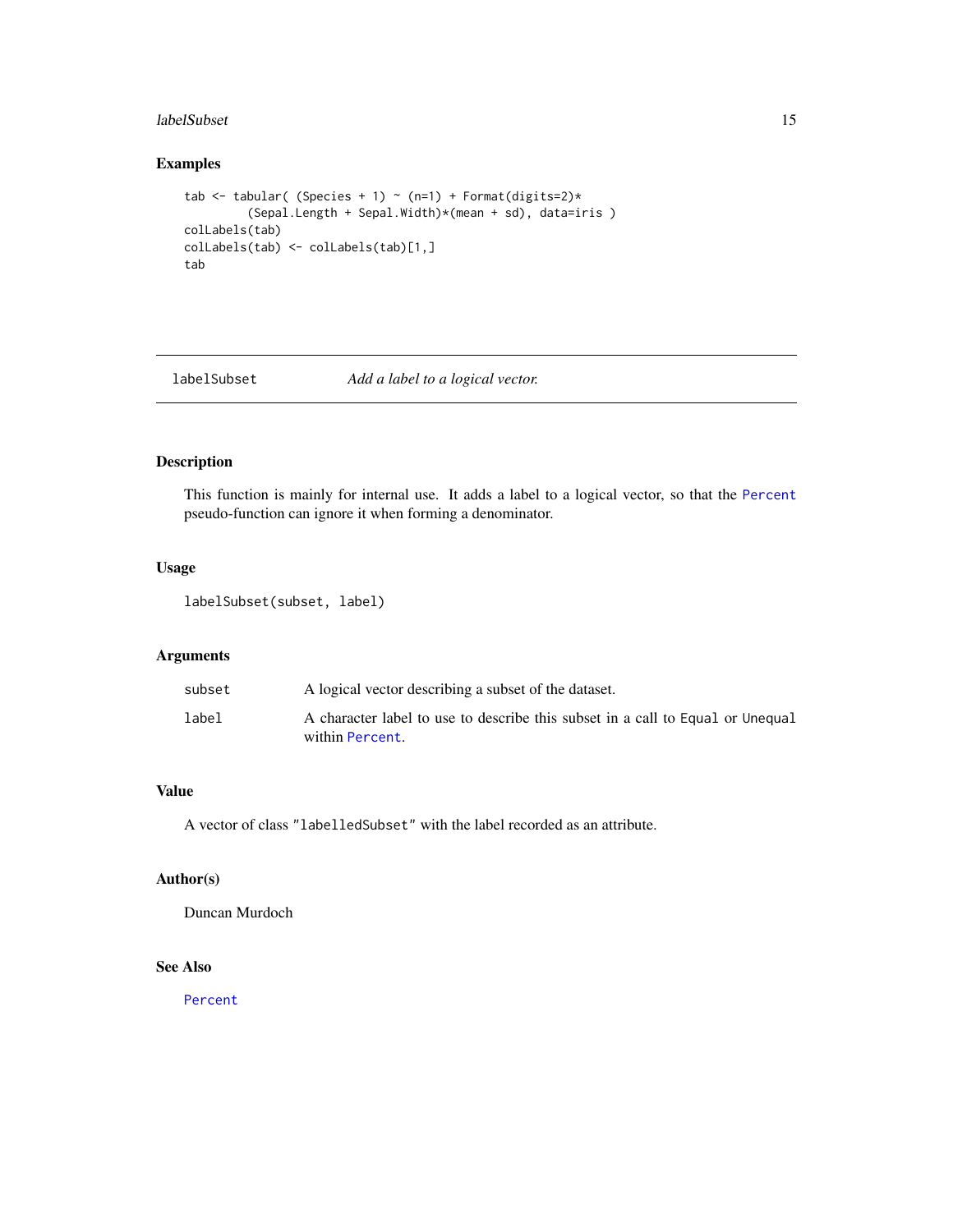<span id="page-15-1"></span><span id="page-15-0"></span>

## Description

This is similar to [print.tabular](#page-23-2), but it inserts the code to display the table in a LaTeX tabular environment.

## Usage

```
## S3 method for class 'tabular'
\text{latex}(\text{object}, \text{file} = \text{""}, \text{options} = \text{NULL}, \text{append} = \text{FALSE}, \dots)
```
## Arguments

| object  | The tabular object.                                                                                  |
|---------|------------------------------------------------------------------------------------------------------|
| file    | A filename or connection to which to write the LaTeX code, or "" to write to<br>the standard output. |
| options | A list of options to set for the duration of the call.                                               |
| append  | If TRUE, opens file for appending (if it is a filename rather than a connection).                    |
| .       | Settings for default formatting. See Details below.                                                  |

## Details

The latex() method produces LaTeX output suitable for inclusion in a [Sweave](#page-0-0) document.

## Value

The latex() method returns x invisibly, and prints the LaTeX script to the console. table\_options() and booktabs() return the previous settings.

#### See Also

[print.tabular](#page-23-2), [table\\_options](#page-21-1), [latex](#page-0-0)

## Examples

```
tab <- tabular( (Species + 1) ~ (n=1) + Format(digits=2)*
         (Sepal.Length + Sepal.Width)*(mean + sd), data=iris )
latex(tab)
save <- booktabs()
latex(tab)
table_options(save)
```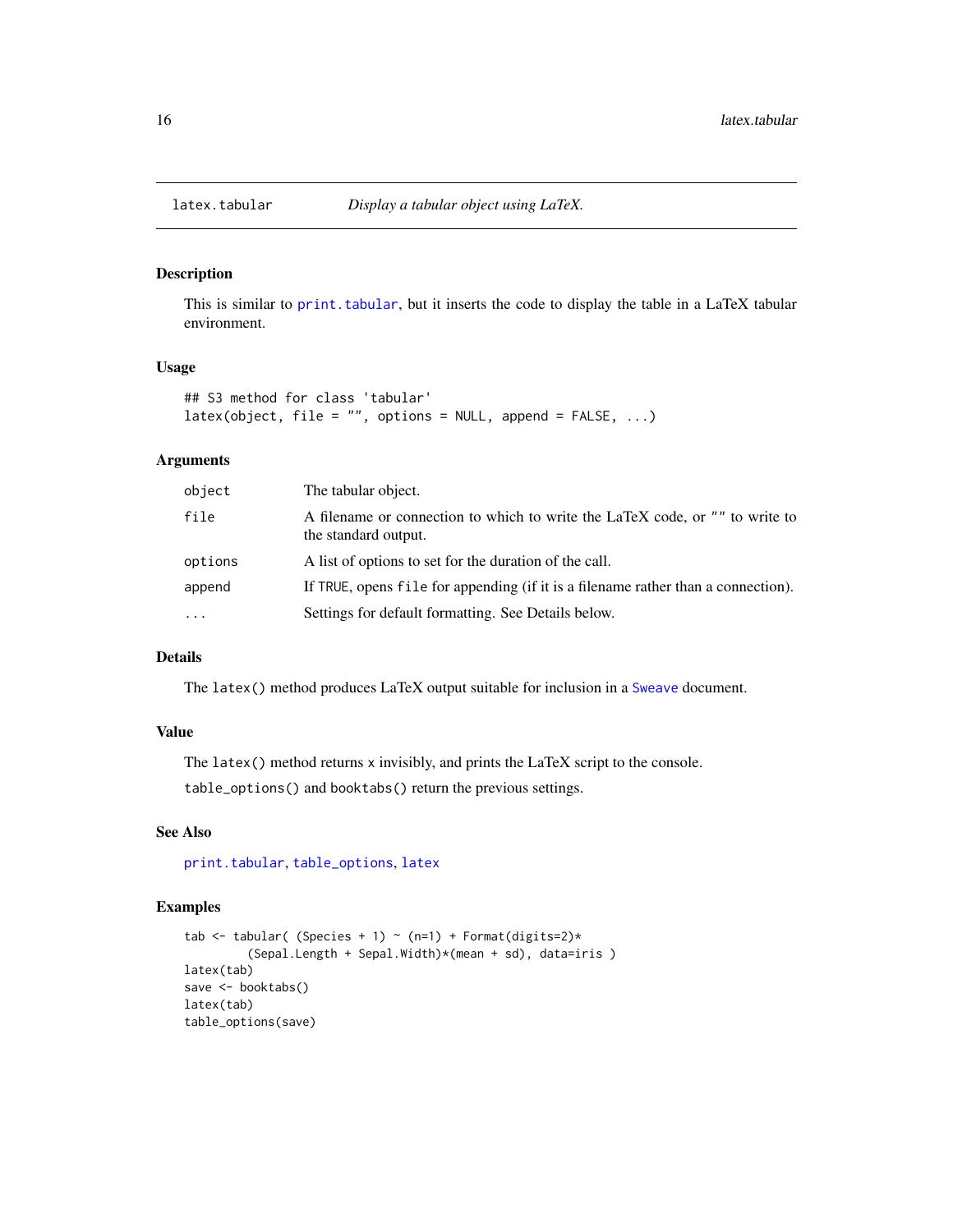<span id="page-16-1"></span><span id="page-16-0"></span>

## <span id="page-16-2"></span>Description

This takes formatted strings as produced by [format](#page-0-0) from numeric values, and modifies them to LaTeX or HTML code that retains the spacing, and renders minus signs properly. The default formatting in [tabular](#page-23-1) uses this to maintain proper alignment.

#### Usage

```
latexNumeric(chars, minus = TRUE, leftpad = TRUE, rightpad = TRUE, mathmode = TRUE)
htmlNumeric(chars, minus = TRUE, leftpad = TRUE, rightpad = TRUE)
```
## Arguments

| chars             | A character vector of numeric values.                                                                       |
|-------------------|-------------------------------------------------------------------------------------------------------------|
| minus             | Whether to pad cases with no minus sign with spacing of the same width.                                     |
| leftpad, rightpad |                                                                                                             |
|                   | Whether to pad cases that have leading or trailing blanks with spacing matching<br>a digit width per space. |
| mathmode          | Whether to wrap the result in dollar signs, so LaTeX renders minus signs prop-<br>erly.                     |

#### Value

A character vector of the same length as chars, with modifications to render properly in LaTeX.

## Examples

```
latexNumeric(format(c(1.1,-1,10,-10)))
htmlNumeric(format(c(1.1,-1,10,-10)))
```

| Literal | Insert a literal entry into a table margin. |  |  |  |
|---------|---------------------------------------------|--|--|--|
|         |                                             |  |  |  |

#### Description

This allows insertion of arbitrary LaTeX text into a table.

## Usage

Literal(x, nearData = TRUE)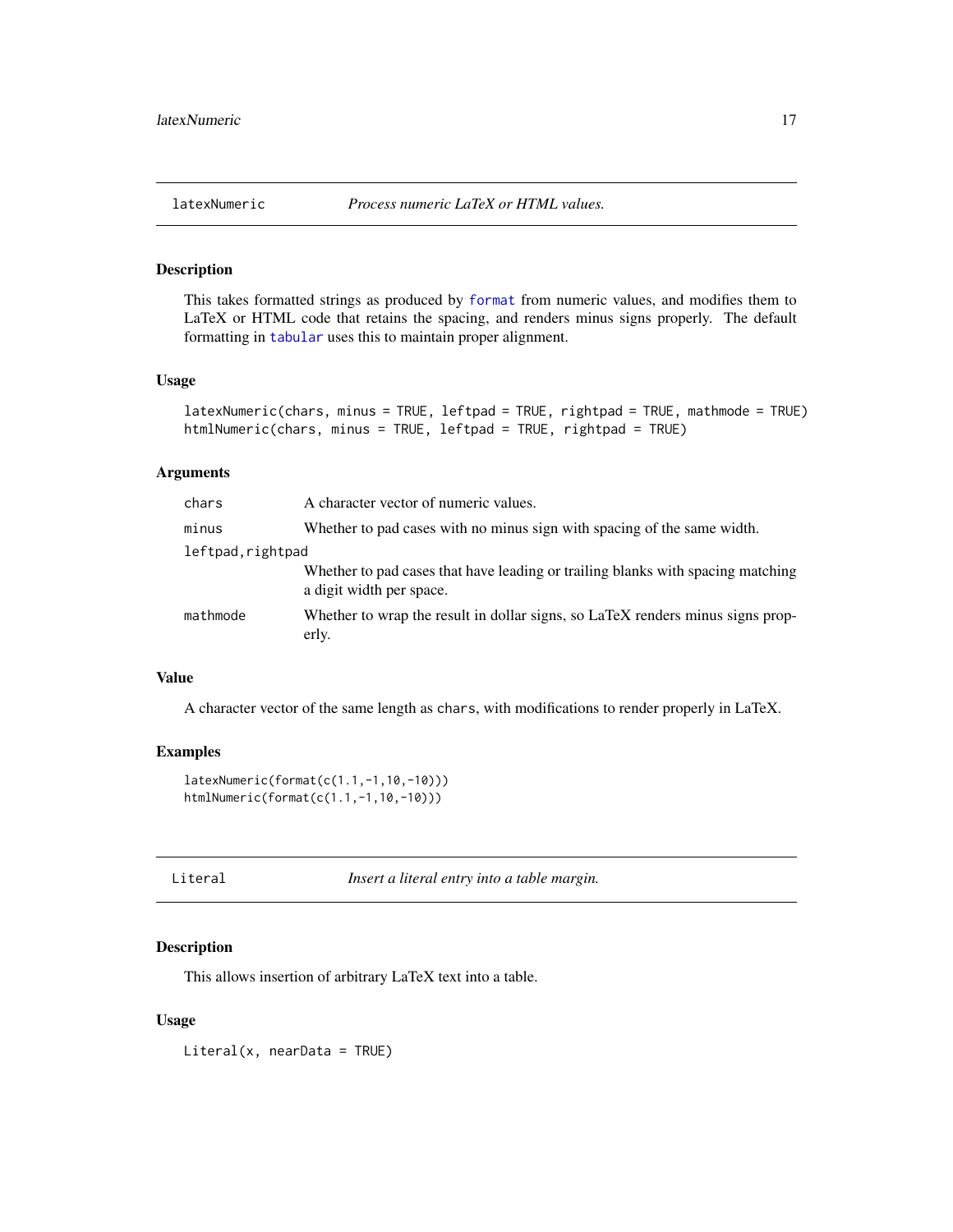## <span id="page-17-0"></span>Arguments

|          | A character string to insert.       |
|----------|-------------------------------------|
| nearData | See the Details section of Heading. |

## Details

In LaTeX the literal string should usually end with a % comment character to avoid having a blank line inserted.

## Value

Produces an expression to insert a label containing the literal text.

## See Also

[Hline](#page-9-1), which uses this to insert lines.

## Examples

```
tabular( (Literal("Some text") + Species) ~
      All(iris)*mean, data=iris )
```
Paste *Generate terms to paste values together in table.*

## Description

This function generates a component of a table formula to output multiple columns with punctuation between. It is designed only for LaTeX output.

## Usage

```
Paste(..., head, digits=2, justify="c", prefix="", sep="", postfix="",
      character.only = FALSE)
```
## Arguments

| $\ddots$        | Expressions to be displayed in the columns of the table. If they are named, they<br>will get those names as headings, otherwise they will not be labelled. |
|-----------------|------------------------------------------------------------------------------------------------------------------------------------------------------------|
| head            | If not missing, this will be used as a column heading for the combined columns.                                                                            |
| digits          | Will be passed to the format function. If digits is length one, all columns use<br>a common format; otherwise they are formatted separately.               |
| justify         | One or more justifications to use on the individual columns.                                                                                               |
| sep             | One or more separators to use between columns.                                                                                                             |
| prefix, postfix |                                                                                                                                                            |
|                 | Additional text to insert before and after the group of columns.                                                                                           |
|                 | character only If TRUE, the head argument will be interpreted as an expression evaluating to a<br>character value.                                         |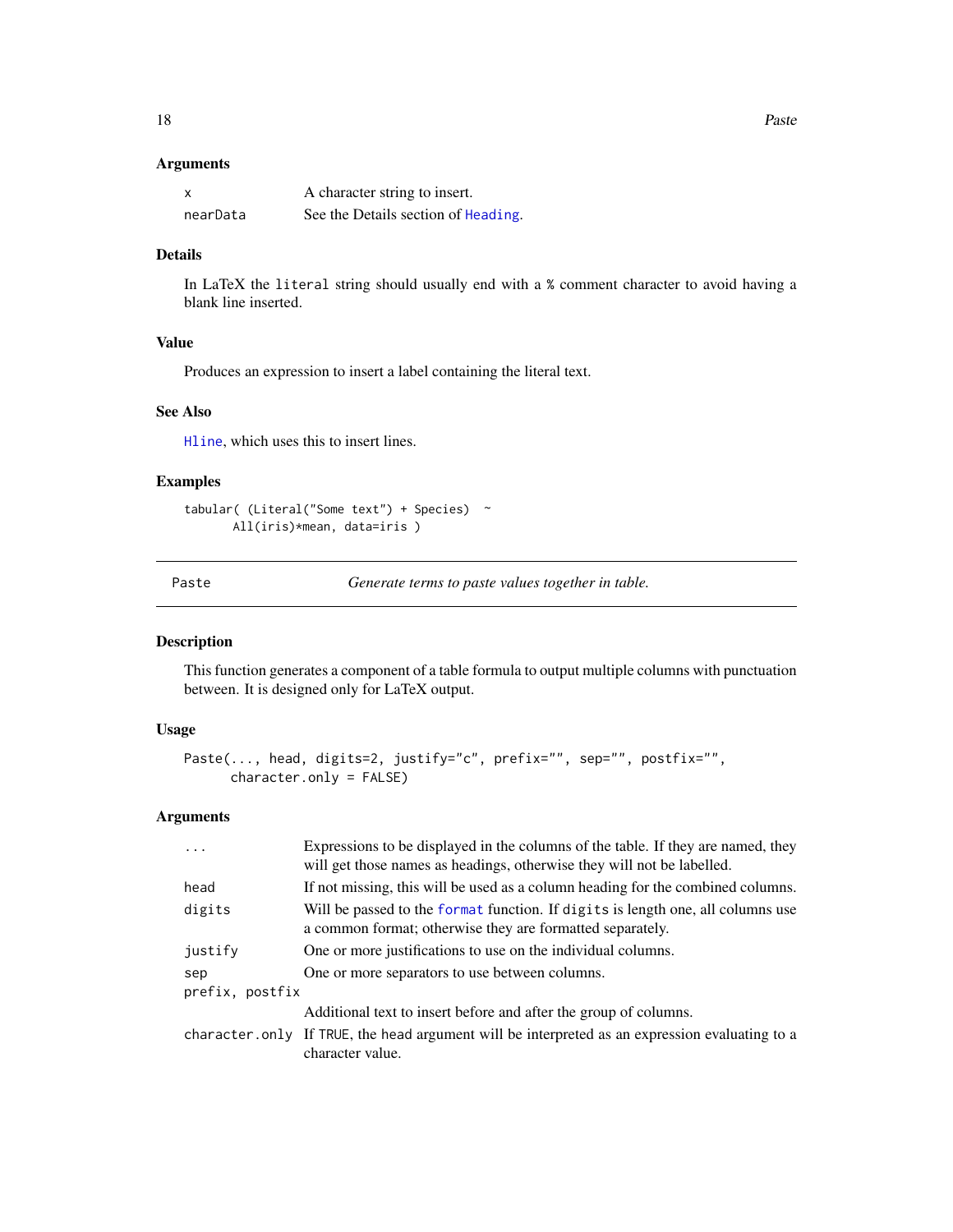#### <span id="page-18-0"></span>Percent 19

## Value

An expression which will produce the requested output in LaTeX.

#### Examples

```
stderr <- function(x) sd(x)/sqrt(length(x))
latex( tabular( (Species+1) ~ Sepal.Length*
         PlusMinus(mean, stderr, digits=1), data=iris ) )
```
<span id="page-18-1"></span>Percent *Pseudo-function to compute a statistic relative to a reference set.*

#### Description

The Percent pseudo-function is used to specify a statistic that depends on other values in the table.

#### Usage

Percent(denom =  $"all",$  fn = percent)

#### Arguments

| denom | How the reference set (the denominator in case of a percentage calculation) |
|-------|-----------------------------------------------------------------------------|
|       | should be calculated. See below.                                            |
| fn    | The two argument function to calculate the statistic.                       |

#### Details

The function fn will be called with two arguments. The first argument is the usual "value vector" of values corresponding to this cell in the table, and the second is another vector of reference values, determined by denom.

The default value of fn is the percent function, defined as function(x, y)  $100*length(x)/length(y)$ . This gives the ratio of the number of values in the current cell relative to the reference values, expressed as a percentage. Using  $fn = function(x, y)$  100\*sum(x)/sum(y) would give the percentage of the sum of the values in the current cell to the sum in the reference set.

With the default denom = "all", all values of the analysis variable in the dataset are used as the reference. Other possibilities are denom = "row" or denom = "col", for which the values of the variable corresponding to the current row or column subset are used.

The special syntax denom =  $Equal(...)$  will record each expression in .... The reference set will be the cases with equal values of all expressions in ... to those of the current cell. The similar form denom = Unequal(...) sets the reference values to be those that differ in any of the ... expressions from the current cell. (In fact, these can be used somewhat more generally; see the vignette for details.)

Finally, other possible denom values are a logical vector, in which case the values marked TRUE are used, or anything else, which will be passed to fn as y.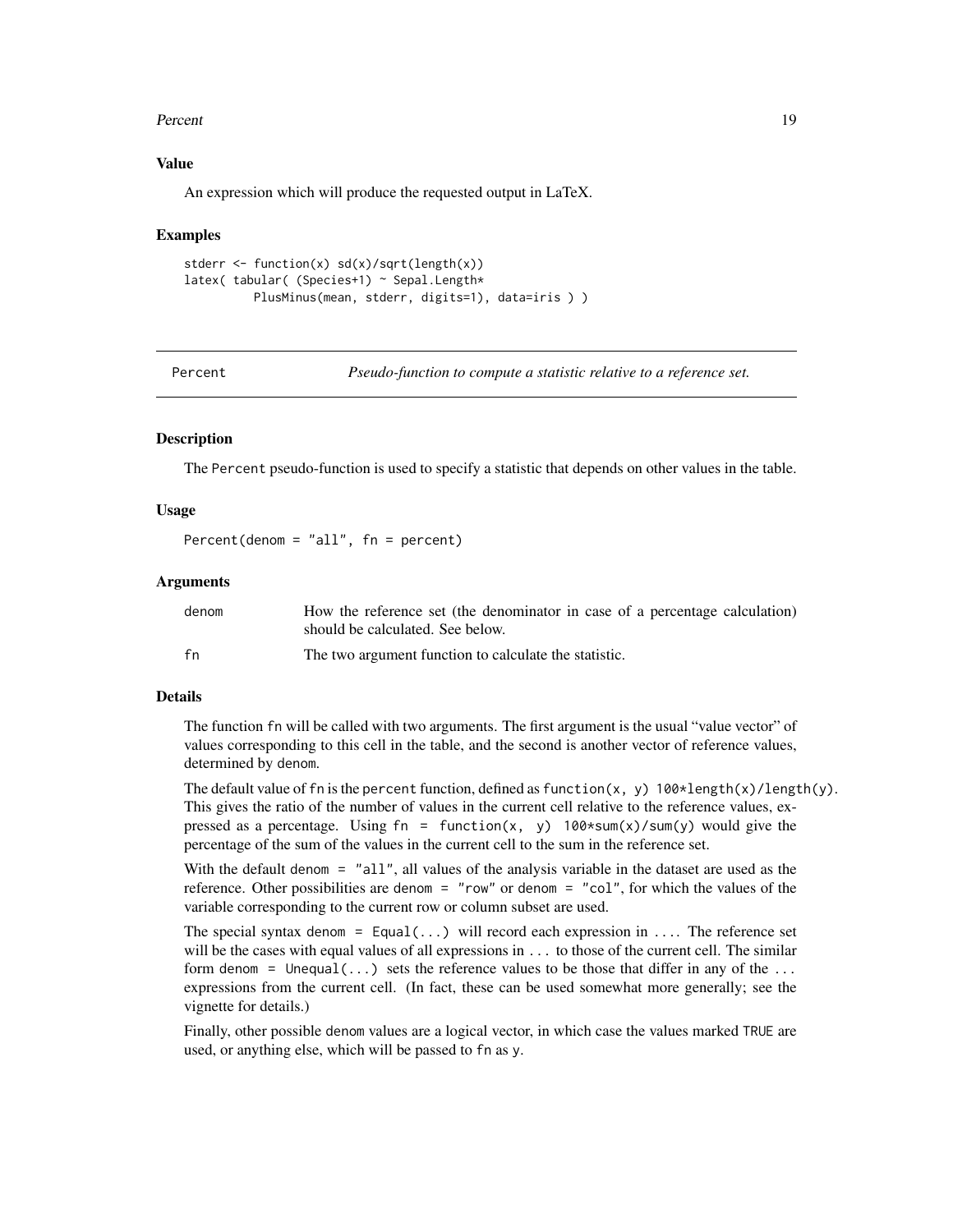## <span id="page-19-0"></span>Pseudo-functions

Percent is a "pseudo-function": it takes the form of a function call, but is never actually called: it is handled specially by [tabular](#page-23-1). Equal and Unequal are also pseudo-functions, but are only special when used in the denom argument to Percent.

## See Also

[Arguments](#page-3-1) for a different way to specify a multiple argument analysis function.

#### Examples

```
x <- factor(sample(LETTERS[1:2], 1000, rep=TRUE))
y <- factor(sample(letters[3:4], 1000, rep=TRUE))
z <- factor(sample(LETTERS[5:6], 1000, rep=TRUE))
# These both do the same thing:
tabular( (x + 1)*(y + 1) ~ (z + 1)*(1+(RowPct=Percent("row"))))tabular( (x + 1)*(y + 1) \sim (z + 1)*(1+(xyPct=Percent(Equal(x, y))))
```
PlusMinus *Generate* x +/- y *terms in table.*

## Description

This function generates a component of a table formula to output two columns separated by  $a +/2$ sign. It is designed only for LaTeX output.

#### Usage

```
PlusMinus(x, y, head, xhead, yhead, digits = 2,
         character.only = FALSE, ...)
```
## Arguments

| x,y              | Expressions to be displayed in the columns on the left and right of the $+/-$ sign,<br>respectively.                               |
|------------------|------------------------------------------------------------------------------------------------------------------------------------|
| head             | If not missing, this will be used as a column heading for the two columns.                                                         |
| xhead, yhead     | If not missing, these will be used as individual column headings.                                                                  |
| digits, $\ldots$ | Parameters to pass to the format function.                                                                                         |
|                  | character, only If TRUE, the head, xhead and yhead arguments will be interpreted as expressions<br>evaluating to character values. |

## Value

An expression which will produce the requested output in LaTeX.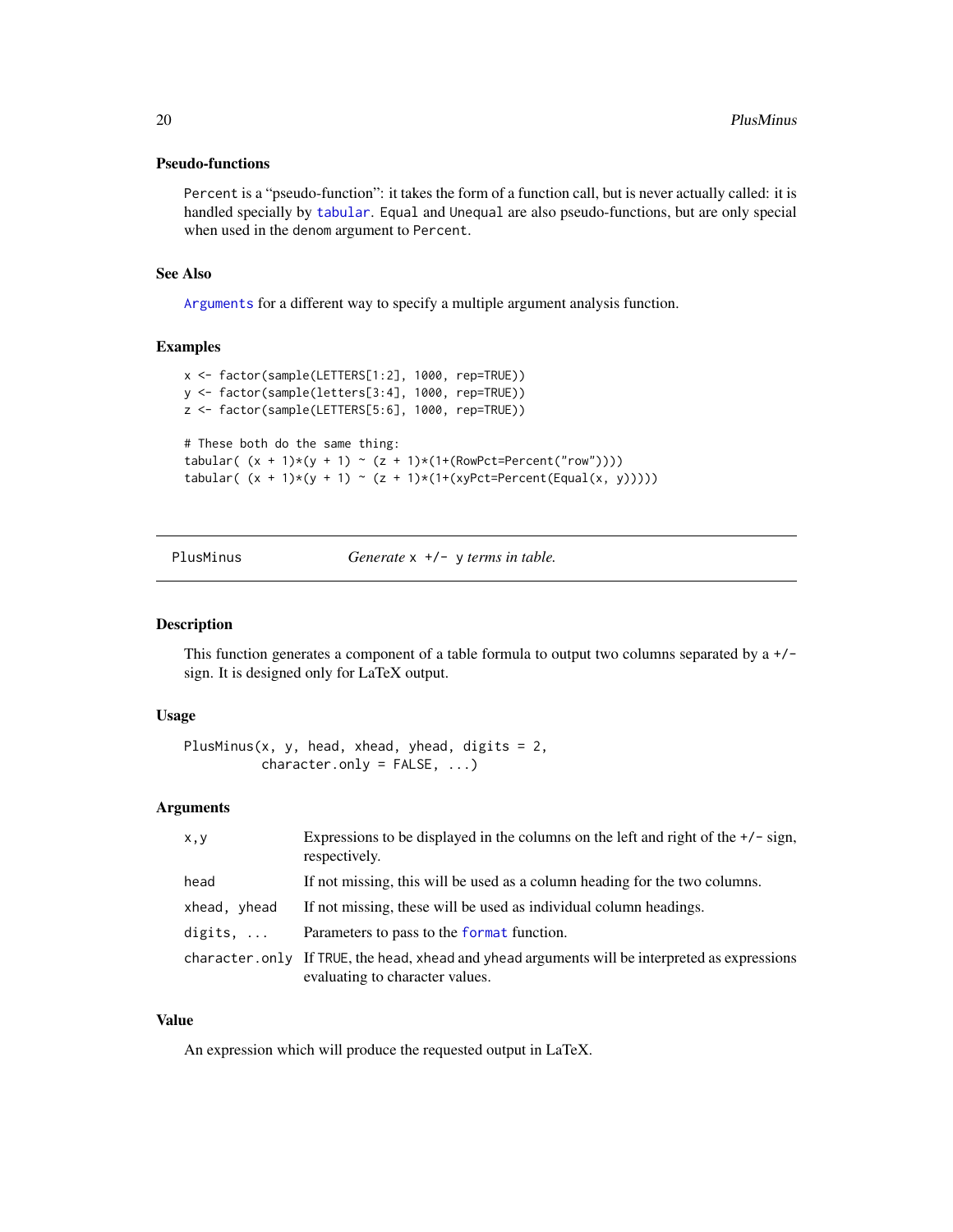#### <span id="page-20-0"></span>RowFactor 21

## Examples

```
stderr <- function(x) sd(x)/sqrt(length(x))
latex( tabular( (Species+1) ~ Sepal.Length*
         PlusMinus(mean, stderr, digits=1), data=iris ) )
```

| RowFactor | Use a variable as a factor to give rows in a table. |  |  |
|-----------|-----------------------------------------------------|--|--|
|-----------|-----------------------------------------------------|--|--|

## <span id="page-20-1"></span>Description

The functions take a variable and treat it as a factor in a table. RowFactor is designed for LaTeX output, adding extra spacing to make the table more readable. Multicolumn also works only in LaTeX, and displays the label in a style with the level on a line by itself, spanning multiple columns.

## Usage

```
Factor(x, name = deparse(expr), levelnames = levels(x), texify = TRUE,
      expr = substitute(x), override = TRUE)RowFactor(x, name = deparse(exp),levelnames = levels(x),spacing = 3, space = 1, suppressfirst = TRUE,
         nopagebreak = "\\nopagebreak ",
         texify = TRUE, expr = substitute(x),
         override = TRUE)
Multicolumn(x, name = deparse(exp), levelnames = levels(x),width=2, first=1, justify="l",
           texify = TRUE, expr = substitute(x),
           override = TRUE)
```
## Arguments

| $\mathsf{x}$  | A variable to be treated as a factor.                                                                                                |
|---------------|--------------------------------------------------------------------------------------------------------------------------------------|
| name          | The display name for the factor.                                                                                                     |
| levelnames    | The strings to use as levels of x.                                                                                                   |
| texify        | If TRUE, characters that would be interpreted specially by LaTeX are escaped<br>(using latexTranslate) so they will print properly.  |
| expr          | The expression to use in evaluating the factor. Generally the same as the expres-<br>sion passed as x, but internal uses may differ. |
| override      | Should the name for the factor override any previously specified Heading()<br>setting?                                               |
| spacing       | Extra spacing will be added before every spacing lines.                                                                              |
| space         | How much extra space to add, in ex units.                                                                                            |
| suppressfirst | Whether to suppress the spacing in the first group.                                                                                  |
| nopagebreak   | LaTeX macro to insert to suppress page breaks except between groups.                                                                 |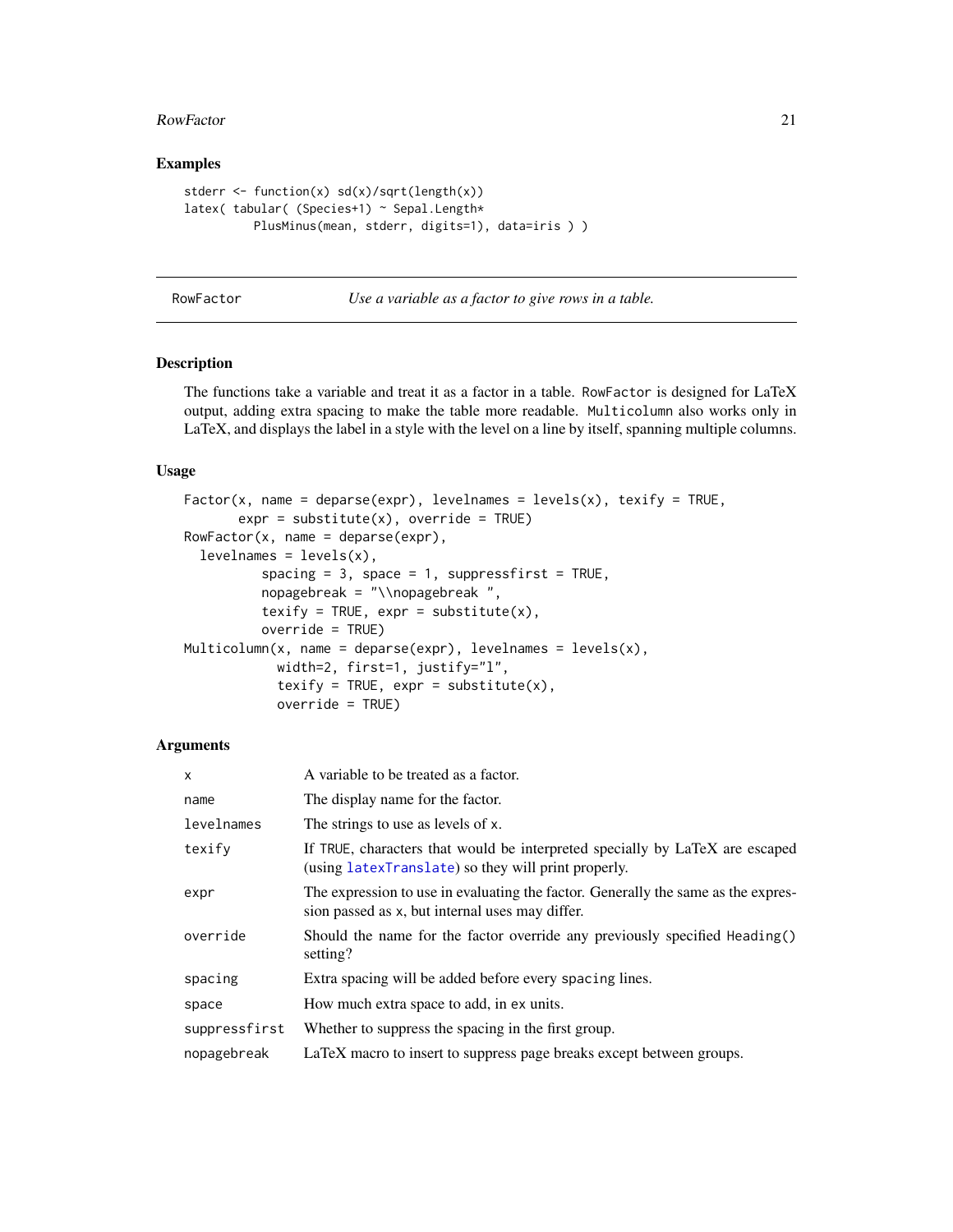<span id="page-21-0"></span>

| width   | How many columns should the label span?                |
|---------|--------------------------------------------------------|
| first   | Which is the first column in which this label appears? |
| justify | How should the label be justified in the columns?      |

## Value

Language to insert into the table formula to achieve the desired table.

## Examples

```
tabular( Factor(1:10, "row") \simAll(iris[1:10,])*Heading()*identity)
latex( tabular( RowFactor(1:10, "", 5) ~
      All(iris[1:10,])*Heading()*identity ))
```
<span id="page-21-1"></span>table\_options *Set or query options for the table formatting.*

#### <span id="page-21-2"></span>Description

These functions set or query options for table formatting in LaTeX or HTML output.

#### Usage

```
table_options(...)
booktabs(...)
htmloptions(head=TRUE, table=TRUE, pad=FALSE,
            ...)
```
## Arguments

| head  | logical; enables all of the HTML header options          |
|-------|----------------------------------------------------------|
| table | logical; enables output of all parts of the table itself |
| pad   | logical; enables all of the HTML padding options         |
| .     | Any of the options listed in the Details below.          |

## Details

The table\_options() function sets a number of options that control formatting. Currently the options that affect both LaTeX and HTML output are:

justification = "c" Default justification for the data columns in the table.

rowlabeljustification = "l" Default justification for row labels.

doBegin, doHeader, doBody, doFooter, doEnd These logical values (all defaults are TRUE) control the inclusion of specific parts of the output table.

knit\_print = TRUE Do auto formatting when printing in a knitr document.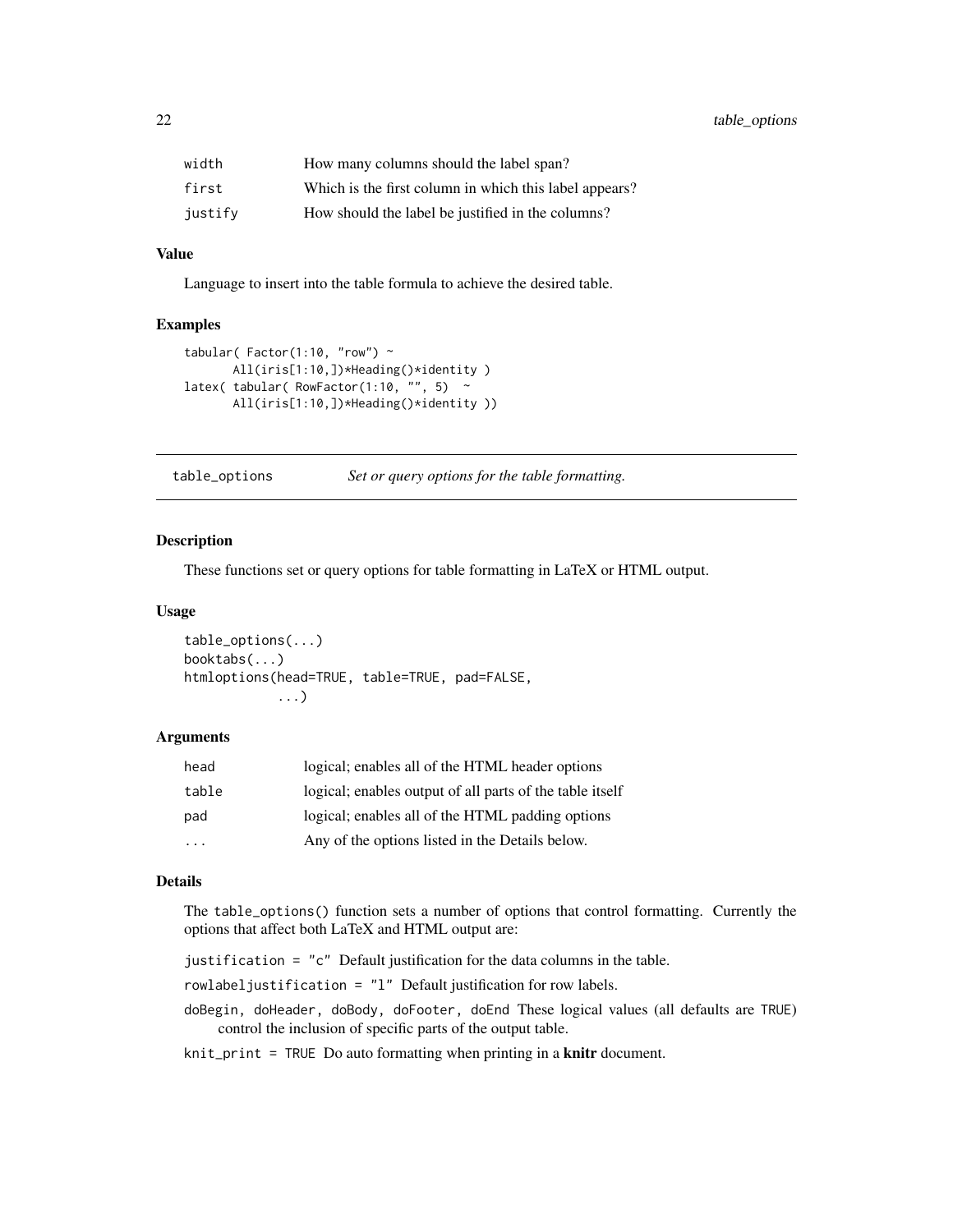<span id="page-22-0"></span>These options are only used for LaTeX output:

- tabular = "tabular" The LaTeX environment to use for the table. Other choices such as "longtable" might make sense.
- toprule, midrule, bottomrule The LaTeX macros to use for the lines in the table. By default they are all "\hline".
- titlerule = NULL The LaTeX macro to use to underline multicolumn titles. If NULL, no underlining is done.
- latexleftpad, latexrightpad, latexminus, mathmode These control formatting of numbers in the table. If TRUE (the default), blanks in R's formatting are converted to hard spaces in the LaTeX output, and negative signs are rendered properly. Generally this makes output look better, but the '.tex' input may be harder to read.

These options are only used for HTML output:

- doHTMLheader, doCSS, doHTMLbody These control output of the material at the top of an HTML page.
- HTMLhead, CSS, HTMLbody These are the default strings to output when the corresponding element is selected. If present, the string "CHARSET" will be replaced with the result of [localeToCharset\(](#page-0-0)) in the HTMLhead. The string "#ID" will be replaced with "#" followed by the id argument to [html.tabular](#page-10-1) (or removed if that is blank).
- HTMLcaption This is an optional HTML caption for the table. If NULL, no caption is emitted.
- HTMLleftpad, HTMLrightpad, HTMLminus These control formatting of numbers in the table. If TRUE, blanks in R's formatting are converted to hard spaces in the HTML output, and negative signs are rendered properly. Generally this makes output look better, but cut and paste from the table may include these special characters and not be recognized by other software. The default is FALSE.
- HTMLattributes This is a string to add to the "<table>" declaration at the top of the table. By default, the attributes are 'frame="hsides" rules="groups"'. These set horizontal rules on the top and bottom of the table and between the header, body, and footer (if present).
- HTMLfooter This is NULL for no footer, or HTML code to insert in the table. Note that in HTML the footer should be specified before the body of the table; [html.tabular](#page-10-1) will do this if both are written in the same call.

These may be set persistently by calling table\_options(), or just for the duration of the call by passing them in a list via latex(options=list( ... )). Additional ... arguments to latex are passed to [format](#page-0-0).

The booktabs() function sets the table\_options() values to different defaults, suitable for use with the booktabs LaTeX package.

The htmloptions() function constructs a list suitable for the options argument to  $html$ .tabular, with grouping of options that rarely differ from each other.

Note that any LaTeX code can be used in the rule options; for example, see the longtable example in the vignette. Material to go above the headers goes into toprule, material between the headers and the body goes into midrule, and material at the bottom of the table goes into bottomrule.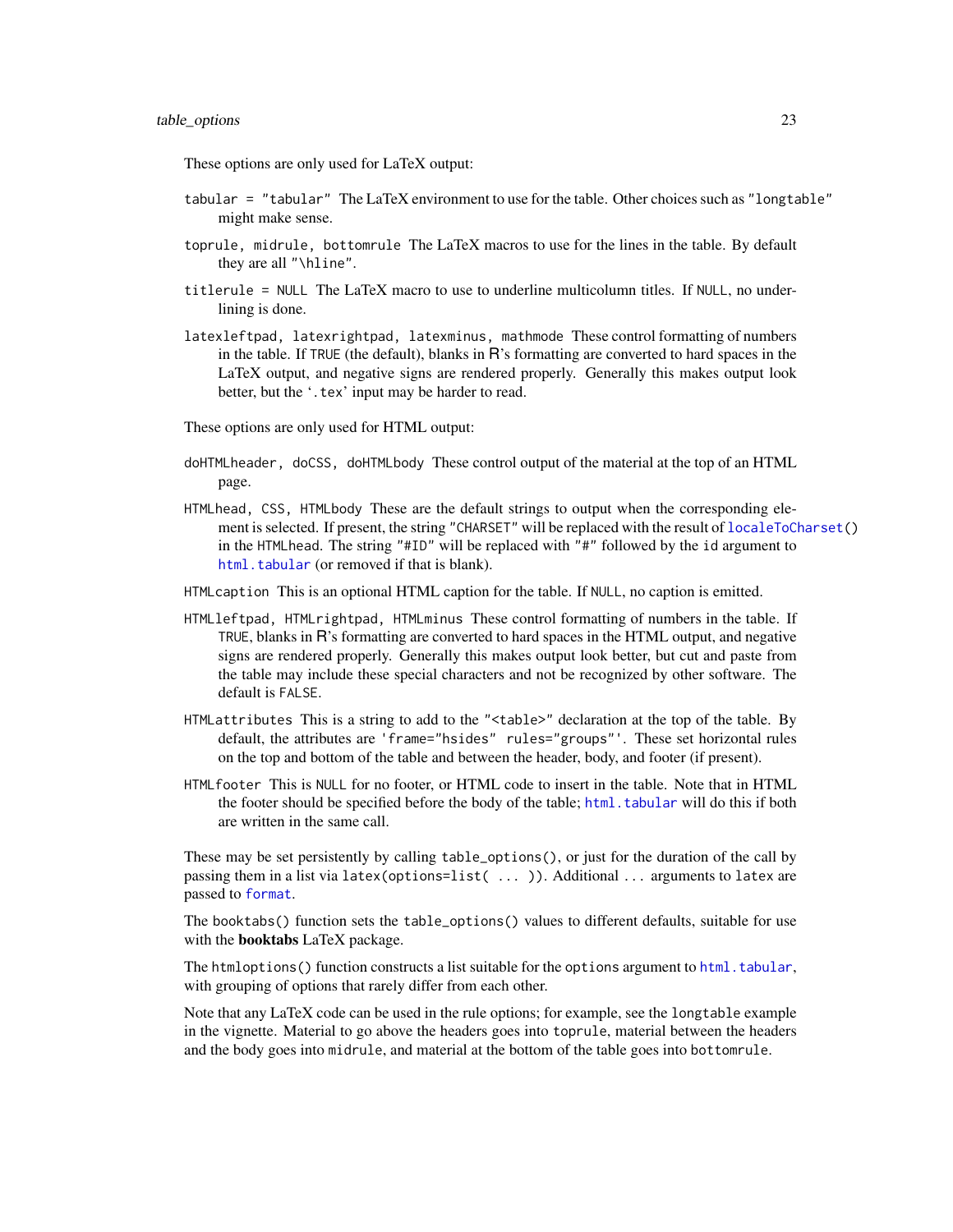## <span id="page-23-0"></span>Value

table\_options() and booktabs() return the previous settings. htmloptions() returns a list of settings without changing the defaults.

#### See Also

[latex.tabular](#page-15-1), [html.tabular](#page-10-1)

#### Examples

```
tab <- tabular( (Species + 1) ~ (n=1) + Format(digits=2)*
          (Sepal.Length + Sepal.Width)*(mean + sd), data=iris )
latex(tab)
save <- booktabs()
latex(tab)
table_options(save)
f \leftarrow \text{template}(\text{fileext} = ".\text{html}')browseURL( html(tab, f,
  options=htmloptions(HTMLcaption="Table of Iris Data",
                        pad = TRUE))$file )
```
<span id="page-23-1"></span>

|  | tabular |
|--|---------|
|  |         |

#### Compute complex table

#### <span id="page-23-2"></span>Description

Computes a table of summary statistics, cross-classified by various variables.

## Usage

```
tabular(table, ...)
## Default S3 method:
tabular(table, ...)
## S3 method for class 'formula'
tabular(table, data = NULL, n, suppressLabels = 0, ...)
## S3 method for class 'tabular'
print(x, justification="n", ...)
## S3 method for class 'tabular'
format(x, digits=4, justification="n", latex=FALSE, html=FALSE,
                         leftpad = TRUE, rightpad = TRUE, minus = TRUE,mathmode = TRUE, ...)
## S3 method for class 'tabular'
x[i, j, ..., drop=FALSE]
## S3 method for class 'tabular'
cbind(..., deparse.level = 1)
```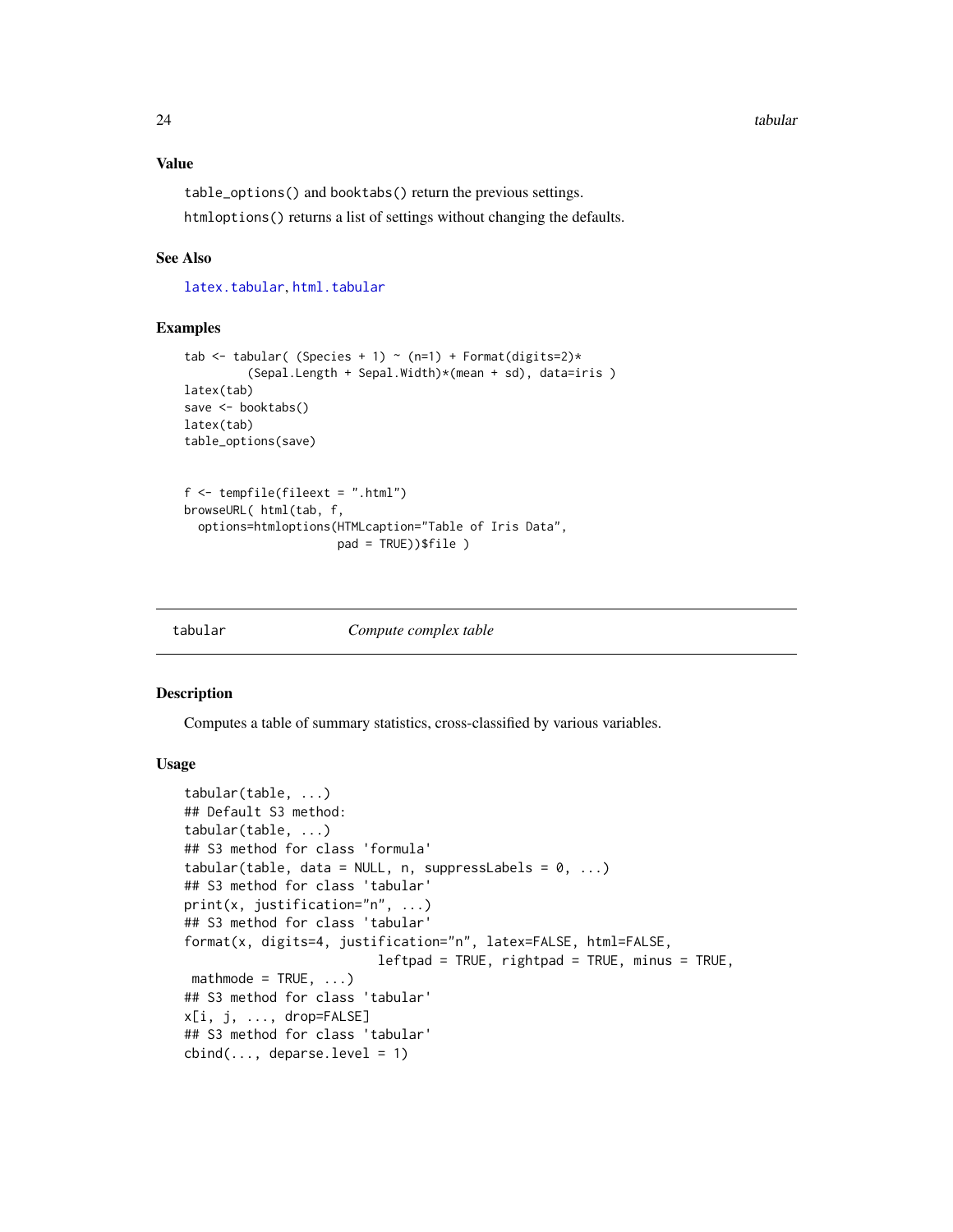#### <span id="page-24-0"></span>tabular 25

```
## S3 method for class 'tabular'
rbind(..., \text{ deparse. level} = 1)
```
#### **Arguments**

| table                              | A table expression. See the Details below.                                                                                                         |
|------------------------------------|----------------------------------------------------------------------------------------------------------------------------------------------------|
| data                               | An optional dataframe, list or environment in which to look for variables in the<br>table.                                                         |
| n                                  | An optional value giving the length of the data. See the Details below.                                                                            |
|                                    | suppressLabels How many initial labels to suppress?                                                                                                |
| x                                  | The object to print, format, or subset.                                                                                                            |
| digits, $\ldots$                   | In the print and format methods, how many significant digits or other parameters<br>to show by default? See Formatting below.                      |
| justification                      | The default justification to use in the table.                                                                                                     |
| latex                              | If TRUE, the latexNumeric function will be applied when formatting numeric<br>columns after format, to maintain spacing and handle signs properly. |
| html                               | If TRUE, the htmlNumeric function will be applied when formatting numeric<br>columns after format, to maintain spacing and handle signs properly.  |
| leftpad, rightpad, minus, mathmode |                                                                                                                                                    |
|                                    | Options to pass to latexNumeric or htmlNumeric to control details of format-<br>ting. See those pages for details.                                 |
| i, j, drop                         | The usual arguments for matrix indexing, but see the Details below.                                                                                |
| deparse.level                      | Ignored. (Present because the generic requires it.)                                                                                                |

### Details

For the purposes of this function, a "table" is a rectangular array of values, computed using a formula expression. The left hand side of the formula describes the rows of the table, the right hand side describes the columns.

Within the expression for the rows or columns, the operators  $+, *$  and  $=$  have special meanings.

The + operator represents concatenation, so that  $x + y \sim z$  says to show the rows corresponding to x above the rows corresponding to y.

The  $*$  operator represents nesting, so that  $x \star y \sim z$  says to show the rows of y within each row corresponding to x.

The = operator sets a new name for a term; it is an abbreviation for the Heading() pseudo-function. ("Pseudo-functions" are described in the tables vignette.) Note that = has low operator precedence and may be confused by the parser with setting function arguments, so parentheses are usually needed.

Parentheses may be used to group terms in the usual arithmetic way, so  $(x + y)*(u + v)$  is equivalent to  $x \star u + x \star v + y \star u + y \star v$ .

The names Format, .Format and Heading have special meaning; see the section on Formatting below.

The interpretation of other terms in the formulas depends on how they evaluate.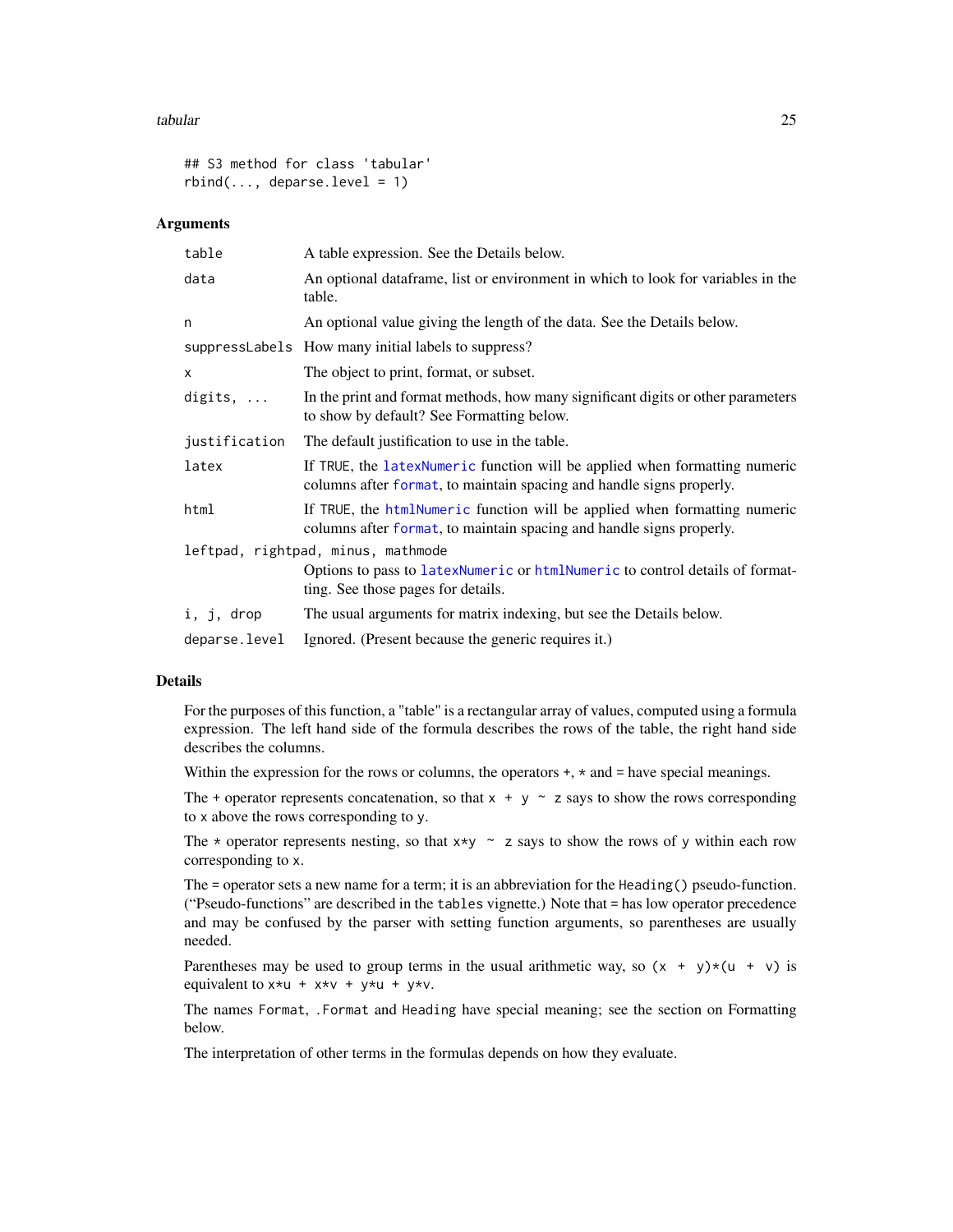If the term evaluates to a function, it should be a summary function that produces a scalar value when applied to a vector of values, and that scalar will be displayed in the table. For example, (mean + var)  $\sim x$  will display the mean of x above the variance of x. If no function is specified, length is assumed, so the table will display counts. (At most one summary function may be specified in any one term, so mean\*var would be an error.)

If the term evaluates to a logical vector, it is assumed to specify a subset. For example,  $\sim (x > 3) + (x > 5)$ will tabulate the counts of those two subsets.

If the term evaluates to a factor, it generates multiple rows or columns, corresponding to the different levels of the factor. For example if A has three levels, then  $A \sim$  mean\*x will calculate the mean of x within each level of A.

If the term evaluates to a language object, it is treated as a macro, and expanded in place in the formula.

Other terms are assumed to be R expressions producing a vector of values to be summarized in the table. Only one vector of values can be specified in any given term, but different terms can summarize different values. [is.atomic](#page-0-0) must evaluate to TRUE for these values for them to be recognized.

All logical, factor or other values in the table should be the same length, as if they were columns in a dataframe (but they can be computed values). If n is missing but data is a dataframe, n is set from that. Otherwise, if terms such as 1 appear in a table, the length is assumed to be the same as for previous terms. As a last resort, set the n argument in the call to tabular() explicitly.

The "[" method extracts a subset of the table. For indexing, consider the table to consist of a matrix containing the values. If drop=TRUE, the labels and attributes are dropped. If drop=FALSE, the default, the i and j indices must select a rectangular block of the table; matrix indexing (using a two column matrix or a full matrix of logical values) is not supported.

## Value

An object of S3 class "tabular". This is a matrix of mode list, whose entries are computed summary values, with the following attributes:

| rowLabels | A matrix of labels for the rows. This will have the same number of rows as the<br>main matrix, but may have multiple columns for different nested levels of labels.<br>If a label covers multiple rows, it is entered in the first row, and NA is used to fill<br>following rows. |
|-----------|-----------------------------------------------------------------------------------------------------------------------------------------------------------------------------------------------------------------------------------------------------------------------------------|
| colLabels | Like rowLabels, but labelling the columns.                                                                                                                                                                                                                                        |
| table     | The original table expression being displayed. A list of the original format spec-<br>ifications are attached as a "fmtlist" attribute.                                                                                                                                           |
| formats   | A matrix of the same shape as the main result, containing NA for default format-<br>ting, or an index into the format list.                                                                                                                                                       |

#### Formatting

The tabular() function does no formatting of computed values, but it records requests for formatting. The format.tabular(), print.tabular() and latex.tabular() functions make use of these requests.

<span id="page-25-0"></span>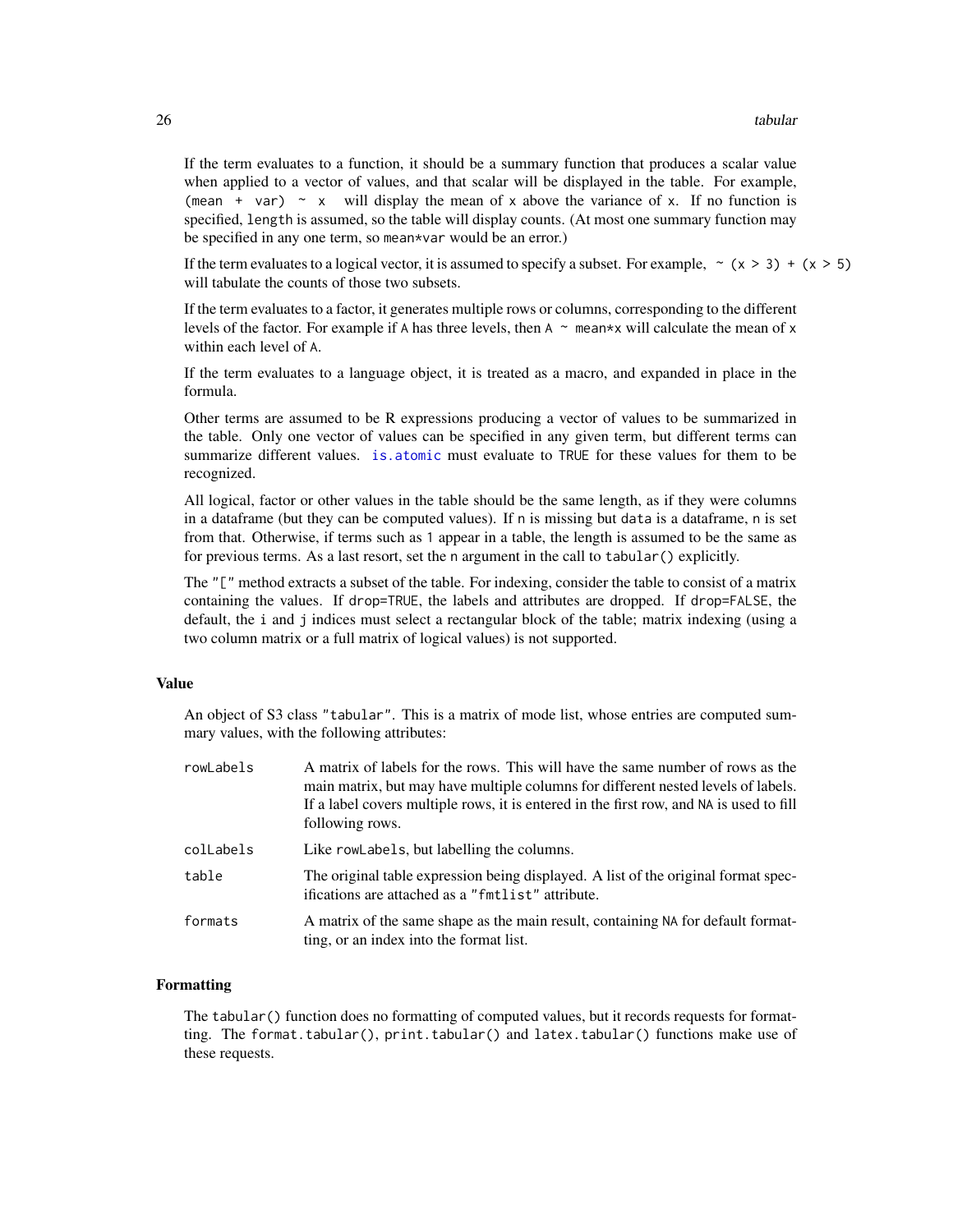<span id="page-26-0"></span>tabular 27 km tahun 1989 (nombor) na manazarta na kabular 27 km tahun 1989. Ang kalendar 27 km tahun 1989 (nombor) na manazarta na kabular 27 km tahun 1989. Ang kalendar 27 km tao ang kabular na manazarta na kabular na man

By default, columns are formatted using the [format](#page-0-0) function, with arguments digits and any other arguments passed in .... Each column is formatted separately, similarly to how a matrix is printed by default.

To request special formatting, four pseudo-functions are provided. The first is Format. Normally it includes arguments to pass to the format() function, e.g. Format(digits=2). It may instead include a call to a function, e.g. Format(sprintf("%.2f"). In either case the summary values from cells in the table that are nested below the Format specification will be passed to that function in an argument named x, i.e. in the first example, the values would be formatted using format(digits=2, x=values), and in the second, using sprintf("%.2f", x=values). Users can supply their own function to be used for formatting; it should take values in a named argument x and return a character vector of the same length.

This can be used to control formatting in multiple columns at once. For example, Format(digits=2)\*(mean + sd) will print both the mean and standard deviation in a single call to [format](#page-0-0), guaranteeing that the same number of decimal places is used in both. (The iris example below demonstrates this.)

If the latex argument to latex.tabular is TRUE, then an effort is made to retain spacing, and to convert minus signs to the appropriate type of dash using the [latexNumeric](#page-16-1) function.

The second pseudo-function .Format is mainly intended for internal use. It takes a single integer argument, saying that data governed by this call uses the same formatting as another format specification. In this way entries can be commonly formatted even when they are not contiguous. The integers are assigned sequentially as the format specification is parsed; users will likely need trial and error to find the right value in a complicated table with multiple formats.

A third pseudo-function is Justify. It takes character values or names as arguments; how they are treated depends on the output format. In format. tabular, coarse justification is done to left, right or center, using l, r or c respectively. For LaTeX formatting, any string acceptable as a justification string to LaTeX will be passed on.

A final pseudo-function is Heading. Use this function in the row definitions to set a heading on the following column of row labels. (Internally this is how the headings on factor columns are implemented.) If it is called with no argument, it suppresses the following heading. The suppressLabels=n argument to tabular() is equivalent to repeating Heading() n times at the start of the table formula. The = operator is an abbreviation for Heading(); see above.

## tabular methods

The default tabular method just applies [as.formula](#page-0-0) to table, and then calls tabular.formula.

The tabular.formula method is the main workhorse of the package. Other authors who wish to produce tables directly from their own structures should normally create a formula whose environment contains all mentioned variables and call tabular. formula with appropriate arguments.

#### Author(s)

Duncan Murdoch

## References

This function was inspired by my 20 year old memories of the SAS TABULATE procedure.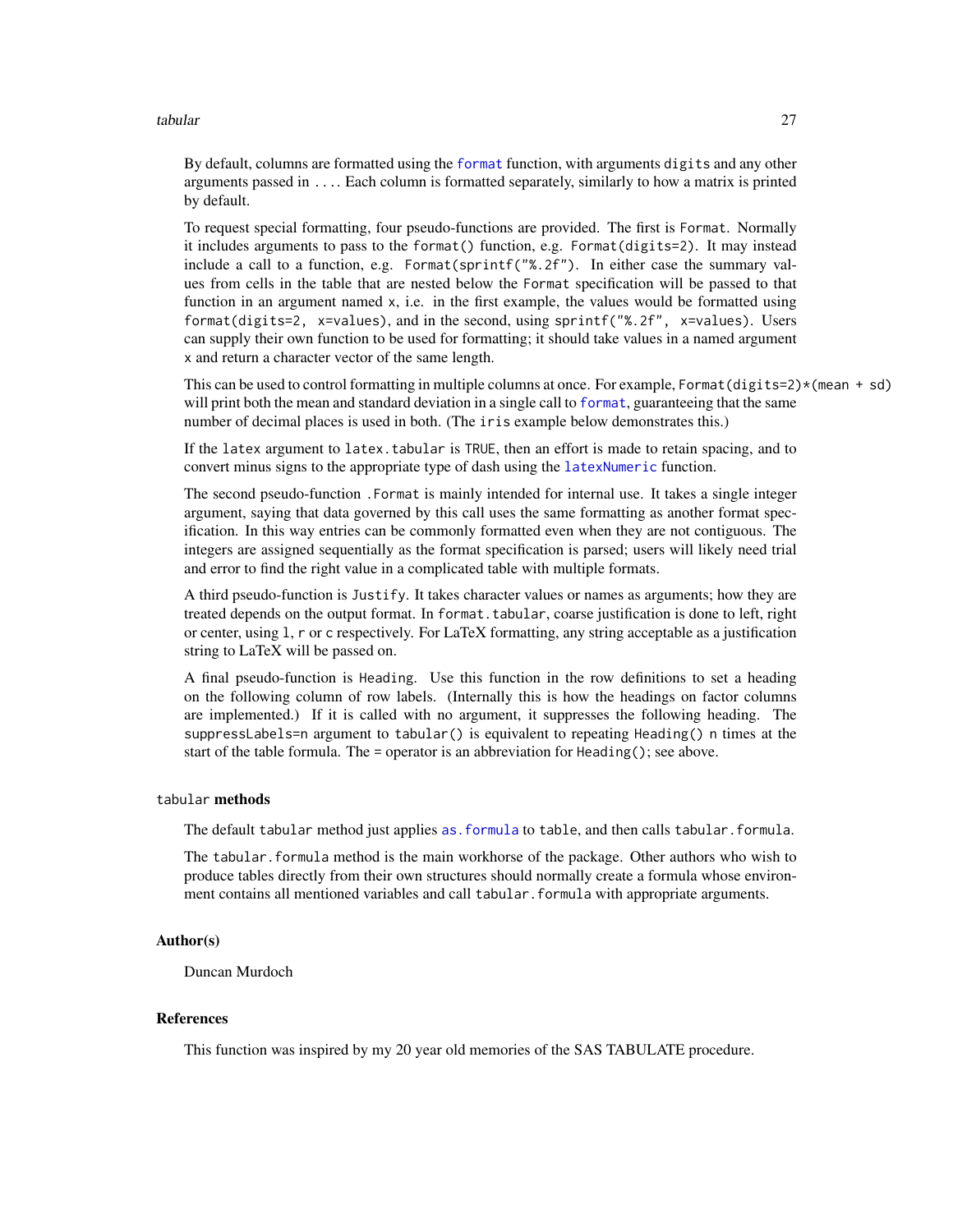## <span id="page-27-0"></span>See Also

[table](#page-0-0) and [ftable](#page-0-0) are base R functions which produce tables of counts. The tables vignette has many more examples and displays the formatted output.

## Examples

```
tabular( (Species + 1) \sim (n=1) + Format(digits=2)*
         (Sepal.Length + Sepal.Width)*(mean + sd), data=iris )
# This example shows some of the less common options
Sex <- factor(sample(c("Male", "Female"), 100, rep=TRUE))
Status <- factor(sample(c("low", "medium", "high"), 100, rep=TRUE))
z <- rnorm(100)+5fmt \le function(x) {
  s <- format(x, digits=2)
  even <- ((1:length(s)) %% 2) == 0
  s[even] <- sprintf("(%s)", s[even])
  s
}
tab <- tabular( Justify(c)*Heading()*z*Sex*Heading(Statistic)*Format(fmt())*(mean+sd)
                ~ Status )
tab
tab[1:2, c(2,3,1)]
```
toKable *Convert* tabular *object to* knitr\_kable *format.*

## Description

Converts the output of the [tabular](#page-23-1) and related functions to a format consistent with the output of the [kable](#page-0-0) function, so that it can be customized using the kableExtra package.

#### Usage

```
toKable(table, format = getKnitrFormat(), booktabs = TRUE, ...)
getKnitrFormat(default = "latex")
```
## Arguments

| table      | An object of class tabular.                                                                 |
|------------|---------------------------------------------------------------------------------------------|
| format     | The type of knitr_kable object desired; currently only "latex" and "html"<br>are supported. |
| booktabs   | Should the table be rendered in book table style? This only affects LaTeX output.           |
| $\ddots$ . | Additional arguments to pass to html. tabular or latex. tabular.                            |
| default    | The default type of output if not running in a <b>knitr</b> document.                       |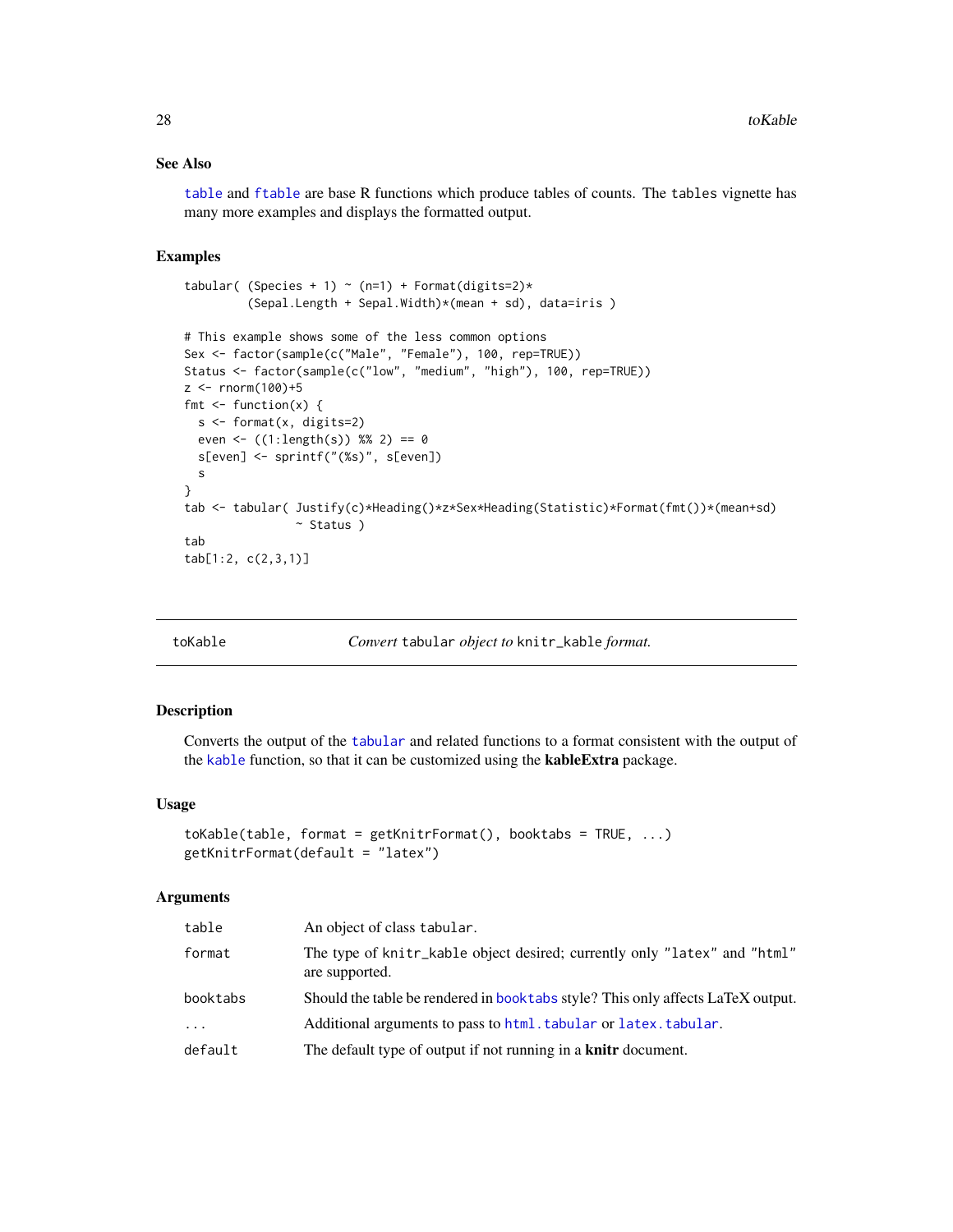## <span id="page-28-0"></span>write.csv.tabular 29

## Value

An object of class knitr\_kable, suitable for passing to functions in the **kableExtra** package.

#### See Also

[kableExtra-package](#page-0-0)

#### Examples

```
if (requireNamespace("kableExtra")) {
 tab <- tabular( (Species + 1) ~ (n=1) + Format(digits=2)*
          (Sepal.Length + Sepal.Width)*(mean + sd), data=iris )
 print(kableExtra::kable_styling(toKable(tab), latex_options = "striped"))
 cat(''\n'')toKable(tab, format = "html", options = list(HTMLcaption = "Fisher's iris data"))
}
```
write.csv.tabular *Write table to file in CSV or other format.*

#### Description

This writes the formatted table into a CSV or other delimeted file, for import into a spreadsheet or other report writer.

#### Usage

```
write.csv.tabular(x, file="",
    justification = "n", row.names=FALSE, ...)
write.table.tabular(x, file="",
    justification = "n", row.names=FALSE, col.names=FALSE, ...)
```
## Arguments

| $\mathsf{x}$         | An object from tabular.                                                   |
|----------------------|---------------------------------------------------------------------------|
| file                 | A filename or connection to which to write.                               |
|                      | justification Parameter to pass to format. tabular.                       |
| row.names, col.names |                                                                           |
|                      | Parameters to pass to write.csv or write.table                            |
| $\cdots$             | Parameters to pass to format. tabular or write. table; see Details below. |

## Details

write.csv.tabular writes a simple version of the table (similar to what is produced by [print.tabular](#page-23-2)) to the given connection in CSV format, using [write.csv](#page-0-0). write.table.tabular does similarly using the more general [write.table](#page-0-0).

The optional arguments in ... are sent to write.csv/write.table if their names exactly match parameters to write.table; otherwise, they are sent to format.tabular.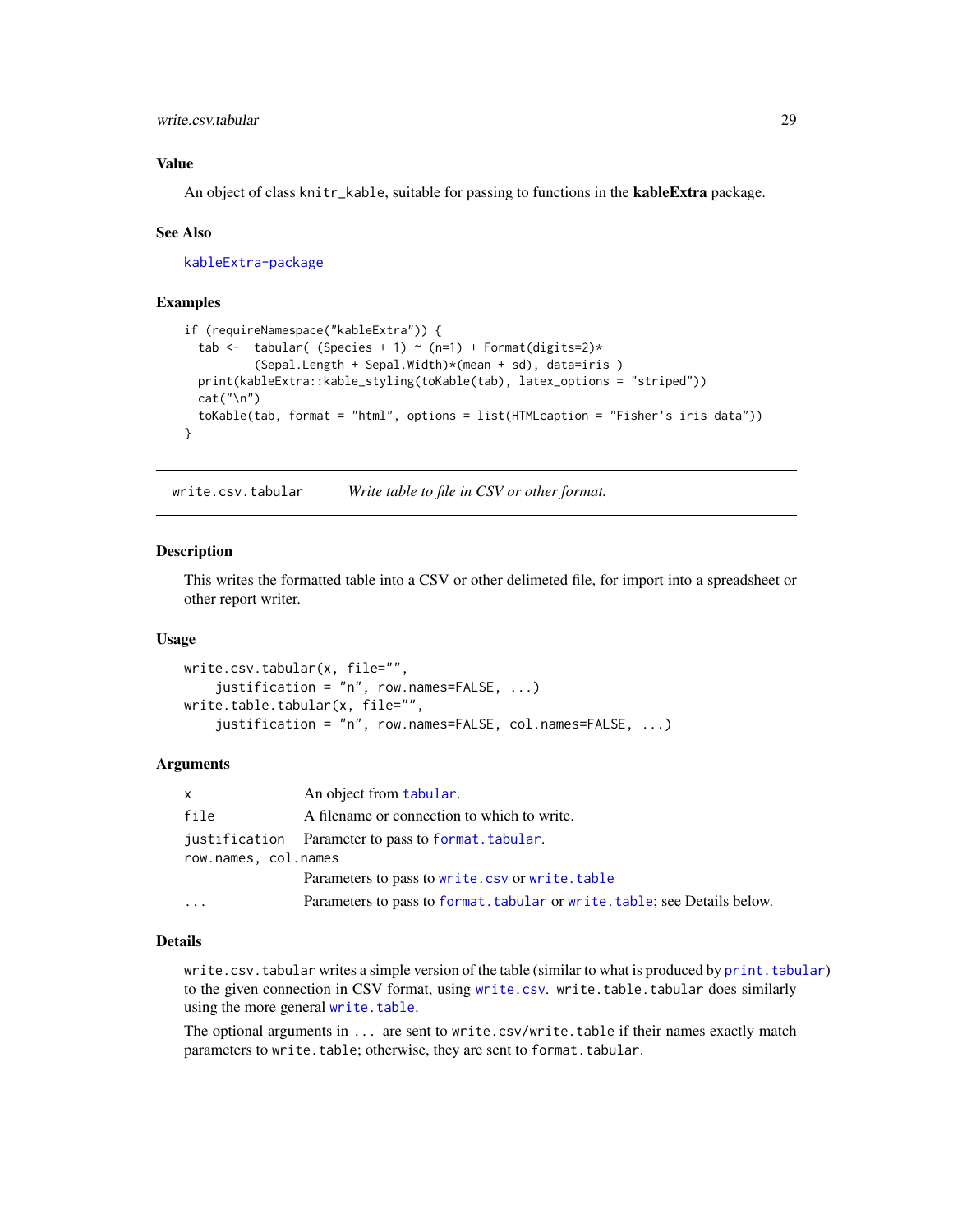## <span id="page-29-0"></span>Value

The return value from [write.csv](#page-0-0) or [write.table](#page-0-0).

## Examples

```
## Not run:
# This writes a table to the clipboard on Windows using tab delimiters, for
# easy import into a spreadsheet.
```

```
write.table.tabular(
    tabular( (Species + 1) ~ (n=1) + Format(digits=2)*
         (Sepal.Length + Sepal.Width)*(mean + sd), data=iris ),
    "clipboard", sep="\t")
```
## End(Not run)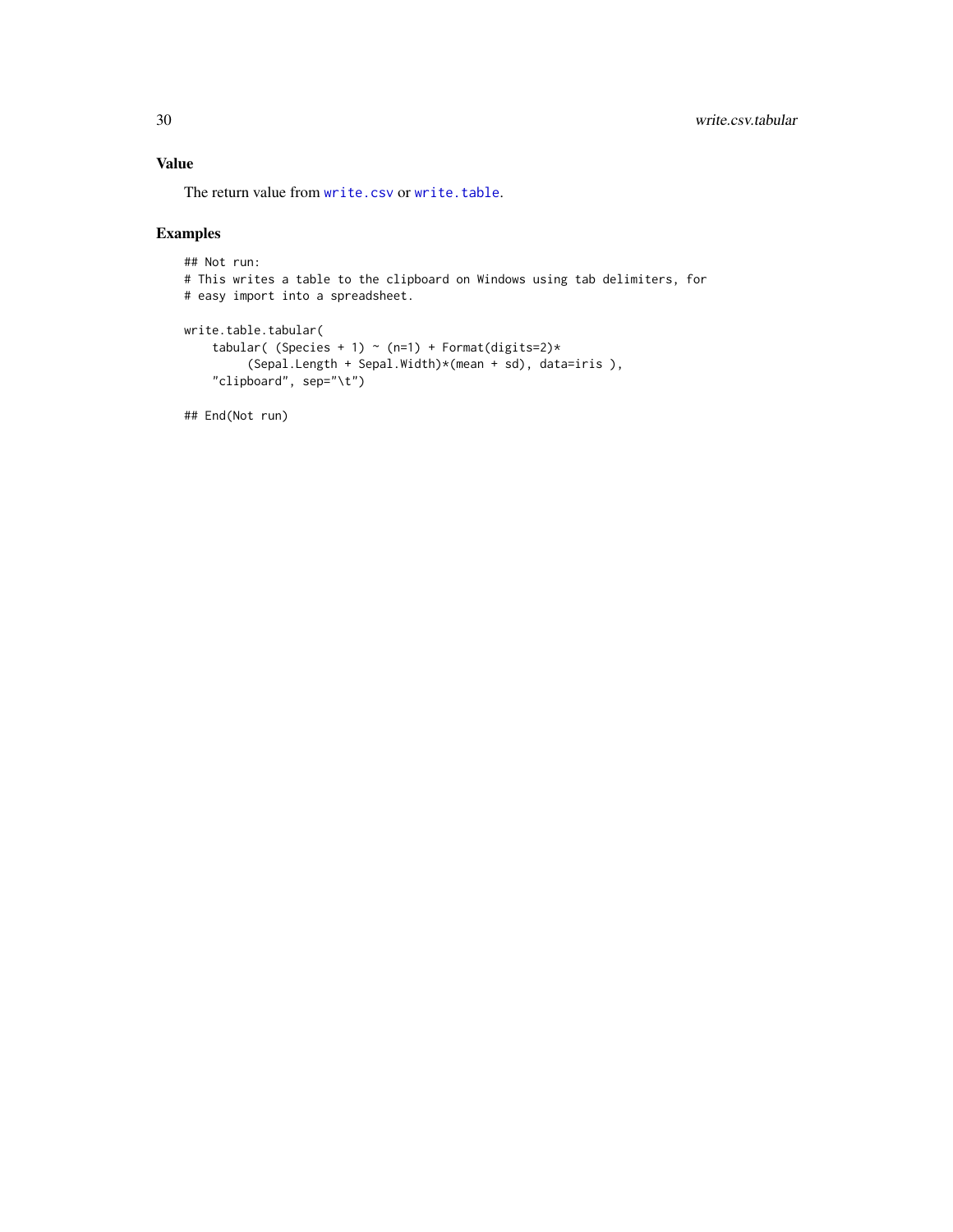# <span id="page-30-0"></span>Index

∗Topic \textasciitildekwd1 as.tabular, [6](#page-5-0) ∗Topic \textasciitildekwd2 as.tabular, [6](#page-5-0) .Format *(*Format*)*, [8](#page-7-0) [.tabular, *[14](#page-13-0)* [.tabular *(*tabular*)*, [24](#page-23-0) [.tabularColLabels *(*labels*)*, [14](#page-13-0) [.tabularRowLabels *(*labels*)*, [14](#page-13-0)

All, [2](#page-1-0) AllObs, [3](#page-2-0) Arguments, [4,](#page-3-0) *[20](#page-19-0)* as.formula, *[27](#page-26-0)* as.matrix.tabular, [5](#page-4-0) as.tabular, [6](#page-5-0) asis\_output, *[13](#page-12-0)*

booktabs, *[28](#page-27-0)* booktabs *(*table\_options*)*, [22](#page-21-0)

cbind.tabular *(*tabular*)*, [24](#page-23-0) colLabels *(*labels*)*, [14](#page-13-0) colLabels<- *(*labels*)*, [14](#page-13-0)

DropEmpty, *[3,](#page-2-0) [4](#page-3-0)*, [7](#page-6-0)

Equal *(*Percent*)*, [19](#page-18-0)

Factor, *[9](#page-8-0)* Factor *(*RowFactor*)*, [21](#page-20-0) Format, [8](#page-7-0) format, *[8](#page-7-0)*, *[17,](#page-16-0) [18](#page-17-0)*, *[20](#page-19-0)*, *[23](#page-22-0)*, *[25](#page-24-0)*, *[27](#page-26-0)* format.tabular, *[5](#page-4-0)*, *[29](#page-28-0)* format.tabular *(*tabular*)*, [24](#page-23-0) ftable, *[28](#page-27-0)*

getKnitrFormat *(*toKable*)*, [28](#page-27-0)

Heading, [9,](#page-8-0) *[10](#page-9-0)*, *[18](#page-17-0)* Hline, [10,](#page-9-0) *[18](#page-17-0)*

html, *[11](#page-10-0)* html.tabular, [11,](#page-10-0) *[23,](#page-22-0) [24](#page-23-0)*, *[28](#page-27-0)* htmlNumeric, *[25](#page-24-0)* htmlNumeric *(*latexNumeric*)*, [17](#page-16-0) htmloptions, *[11](#page-10-0)* htmloptions *(*table\_options*)*, [22](#page-21-0)

I, *[4](#page-3-0)* is.atomic, *[26](#page-25-0)*

Justify, [12](#page-11-0)

kable, *[28](#page-27-0)* knit\_print.tabular, [13](#page-12-0)

labels, [14](#page-13-0) labelSubset, [15](#page-14-0) latex, *[16](#page-15-0)* latex.tabular, *[11](#page-10-0)*, [16,](#page-15-0) *[24](#page-23-0)*, *[28](#page-27-0)* latexNumeric, [17,](#page-16-0) *[25](#page-24-0)*, *[27](#page-26-0)* latexTranslate, *[21](#page-20-0)* Literal, [17](#page-16-0) localeToCharset, *[23](#page-22-0)*

Multicolumn *(*RowFactor*)*, [21](#page-20-0)

normal\_print, *[13](#page-12-0)*

Paste, [18](#page-17-0) Percent, *[5](#page-4-0)*, *[15](#page-14-0)*, [19](#page-18-0) PlusMinus, [20](#page-19-0) print.tabular, *[11](#page-10-0)*, *[16](#page-15-0)*, *[29](#page-28-0)* print.tabular *(*tabular*)*, [24](#page-23-0)

rbind.tabular *(*tabular*)*, [24](#page-23-0) RowFactor, [21](#page-20-0) rowLabels *(*labels*)*, [14](#page-13-0) rowLabels<- *(*labels*)*, [14](#page-13-0) RowNum *(*AllObs*)*, [3](#page-2-0)

Sweave, *[16](#page-15-0)*